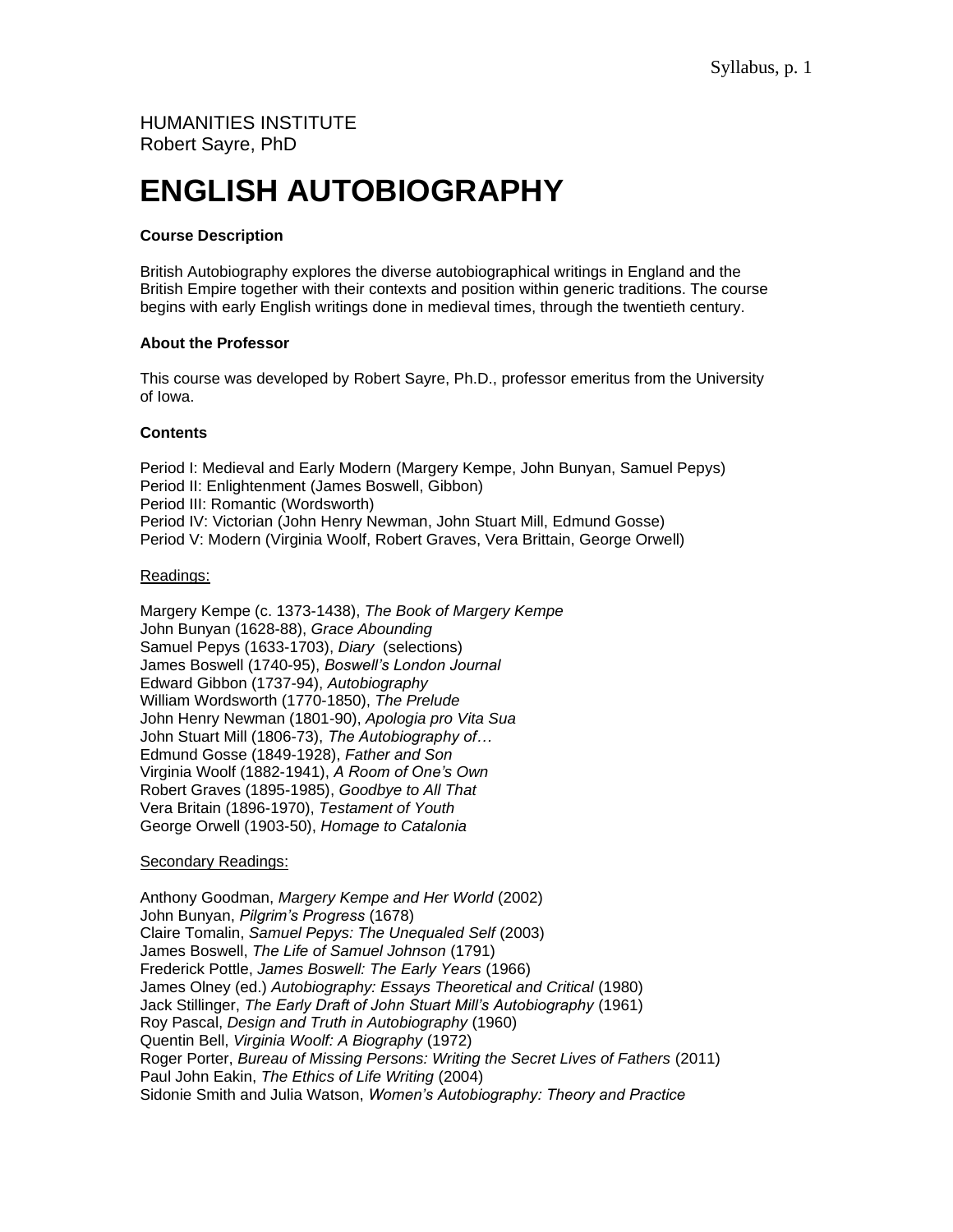#### Brief Description:

The course will take up the thirteen authors listed above in chronological order, in the process covering the many kinds of autobiography written in Britain from the 15<sup>th</sup> to the  $20<sup>th</sup>$  Century and giving a broad panorama of the genre's evolution over the course of five periods of British History: the Medieval and Early Modern, the Enlightenment, the Romantic, the Victorian, and the Modern. There will be thirteen weekly reading assignments, with a one to two page introductions to each assignment or book. It will be followed by three or four questions designed to help the reader better review and assimilate major issues and themes in the book. There will also be assignments, with a choice of topics, for 1,000-word papers in the sixth and eleventh weeks and a 3,000-word paper in the sixteenth week.

# **Period I: Medieval and Early Modern**

(Margery Kempe, John Bunyan, Samuel Pepys)

# **Week 1: Margery Kempe**

Margery Kempe was born in Bishop's Lynn (now King's Lynn), a small but busy seaport at the mouth of the River Ouse on the east coast, about half way between London, in the south, and York, in the north, probably in 1373. Her father was John Brunham, a prosperous merchant who also served as mayor and a member of Parliament. At age 20, she married John Kempe, also a merchant. Despite her social status, she like other women of her time never learned to write. As a result, she had to dictate her story to amanuenses, speaking at different times to different ones, which makes it hard to follow. There are no dates, and the chronology is often uncertain. What is also unusual, compared to other autobiographies, is that the complete manuscript, which was copied by another scribe at a later date, after her death, was not found until 1934, in the library of a family living in Pleasington Hall, an estate in Lancashire. But since then it has been widely praised for its unusual insight into medieval English life and religion. It also is a story with which many modern feminists identify. She had 14 children, had difficulty reconciling her and her husband's sexual desire with her religious calling to celibacy, tried to establish careers as a brewer and a miller, and was occasionally arrested and imprisoned for what was believed to be her religious fanaticism and other unusual behavior. She also traveled widely--in England, Europe, and to Jerusalem and the Holy Land.

For all its interest and striking modernity, however, *The Book of Margery Kempe*, as the manuscript was called, is not an easy read. Margery Kempe spoke in Middle English, the language of Geoffrey Chaucer, whose dates, 1343-1400, make him a fairly close contemporary. Thus, though we read it in translation, the grammar and word order are unfamiliar, and the vocabulary is often mystifying. There are archaic words like "grutching" (complaining and accusing) and "houselled" (to serve the eucarist to). There are also common words whose meaning have changed. To Kempe "dalliance" and "dally," for example, did not mean sexual play or to loaf and delay, but intimate and informal talk. For other words the reader should consult the *Oxford English Dictionary* (OED). Another problem for some readers is that Margery is repeatedly referred to a simply "this creature," which seems like an excessively humble name for such an amazing person.

It is useful, therefore, to know some of the book's historic context, especially in regards to religion and gender roles.

Margery Kempe lived over a century before the Reformation. England was a Catholic country and the church was hierarchical. Nevertheless, there were some portents of change. John Wycliffe (1328-84), a professor at Oxford, had translated the New Testament into English, believing that its stories and teachings should be available to ordinary people rather than only scholars and priests. He also believed that priests should be poor and associate with common people, like the disciples and early Christians. His followers were called "Lollards," a name derived from the Dutch word for mutterers and mumblers, and thus heretics. Kempe is often accused of "Lollardy," but denies it. She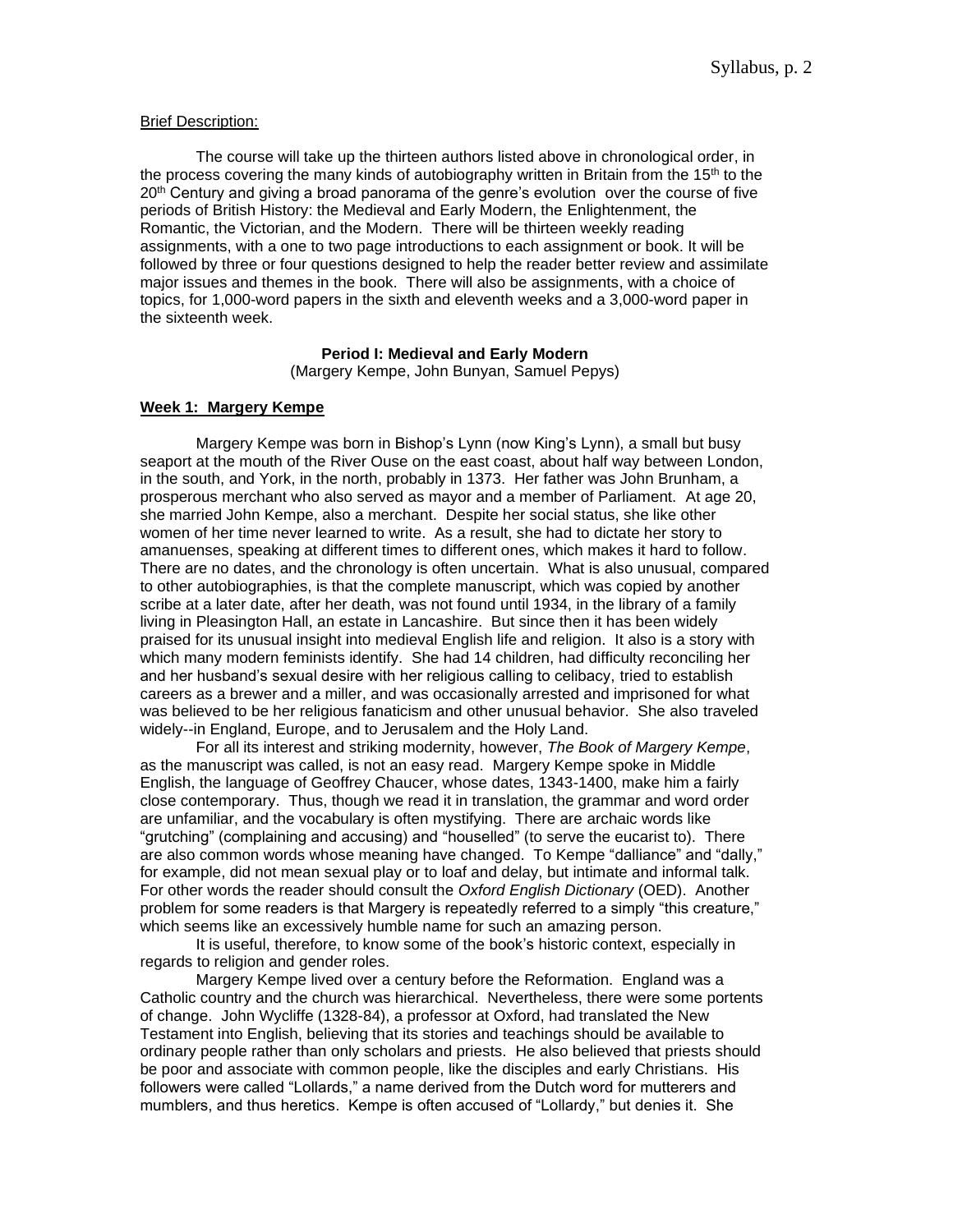seems to have been proud of her social status and, after all, she could not read Latin or English. But it is understandable that her repeated weeping and crying and belief in her personal visitations from Jesus, Mary, and the "ghostly father" were easily associated with the Lollards' mumblings and radical views.

The sexual stereotypes of Kempe's time were a mixture of Biblical teachings and medical lore. Women, it was believed, were less rational than men and more moved by their emotions and sexual desire. An illustration is Chaucer's lusty Wife of Bath, in his *Canterbury Tales*, who has had five husbands and says that a woman's secret goal is to dominate men. They dominate by attracting men physically and then procuring their sperm as a source of greater reason and strength. Consequently, men must control women and women must obey their fathers and husbands and their priests. St. Paul's rule that women should not preach was universally accepted. It was common belief that women were to submit to their husbands sexually, and yet also a religious teaching that chastity was morally superior – a contradiction that underlies Margery's conflicts with her husband John. At first she says that "the debt of matrimony was so abominable to her that she would rather…have eaten or drunk the ooze and muck of the gutter than consent to any fleshly communing, save only for obedience." (p. 31) But eventually she wishes that they take vows of chastity, and John eventually agrees, as he also does to her wish that they fast on Fridays.

The authority that Margery Kempe has for her resistance to her husband and her departure from the social and religious values of her time come directly from her visits from Jesus, Mary, and God. As early as chapter 8, Mary appears to her as she is praying and says, "Daughter, blessed may thou be, thy seat is made in heaven, before my Son's knee, and Whom thou wilt have with thee." (p. 42) Such visitations and "dalliance" occur again and again, throughout the *Book*, until they seem commonplace, even though each was also miraculous. The basis of most of the conflicts in her life is that many of Margery's contemporaries did not believe her. Thus one of the purposes of the *Book* is to relate the other events that prove her sincerity by showing how divine powers have instructed her, protected her, or intervened in her behalf. In chapter 9, for example, we are told that "on the Wednesday in Easter week, after her husband would have had knowledge of her, as he was wont before,…she said: 'Jesus Christ, help me,' and he had no power to touch her at that time in that way, nor ever after with any fleshly knowledge." In the next two paragraphs is the story of how at another time she was at Mass and heard "a great noise, and a dreadful" and was afraid that people would say "God should take vengeance on her." But she knelt down, "praying Our Lord Jesus Christ for grace and mercy." A three-pound stone and a six-pound beam end land on her head and back, and she fears she will die. She cries, "Jesus, mercy!" and the pain is gone.

Such miracles occur over and over. They are compelling stories and are told to prove her divine authority. They are also the condensed essence of her autobiography: a story of conflicts between a devout woman and her society that justifies her behavior and survival in these conflicts, and therefore testifies to the power of Christ, the Virgin, and the Holy Father.

#### Questions and Subjects for Further Study:

1. Describe three more incidents, from the beginning, middle, and end of the *Book*, which illustrate "this creature's" devotion and prove the divine guidance and protection that she receives for her devotion.

2. Why does the person who wrote Margery Kempe's life, presumably from her dictation, always refer to her as "this creature." Is it ironic? Was it at her request? Is it falsely humble?

3. In Ch. 30 Christ promises to "bring thee in safety to Rome and home again into England without any villainy to thy body, if thou wilt be glad in white clothes, and wear the as I said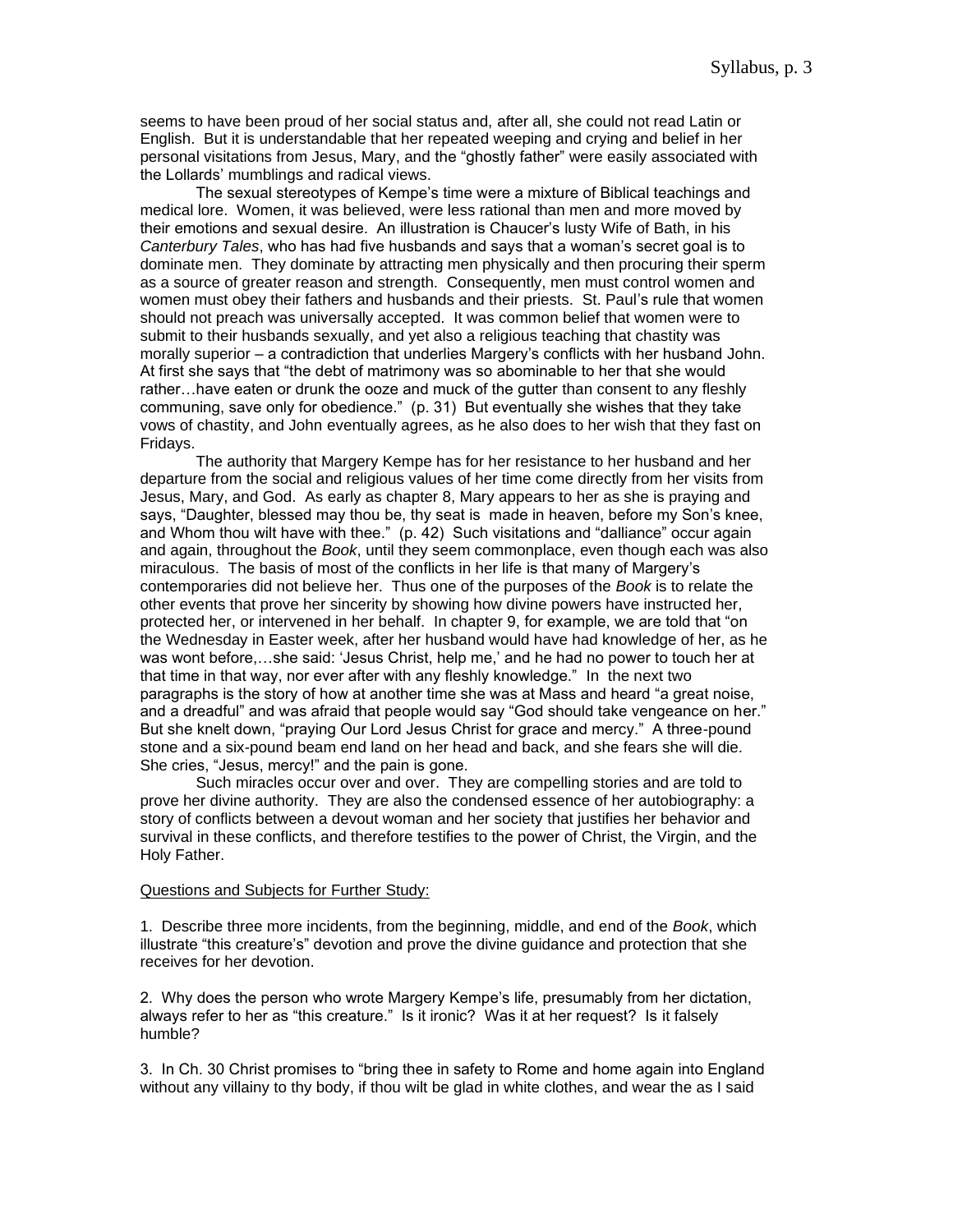to thee whilst thou wert in England." Why does Christ ask this and what are the effects, good or bad?

# **Week 2: John Bunyan**

John Bunyan is most famous for his once extremely well-know and widely-read allegory of a Christian's quest for redemption, *The Pilgrim's Progress* (1675)*.* For years it was like a companion to the Bible (which it frequently quoted). Later it was sometimes joked about (Mark Twain has Huckleberry Finn describe it as "a book about a man who left his family it didn't say why") but it had left its mark on the English language. Its names and places like "Mr. Worldly-Wise Man," "the slough of despond," and "Vanity Fair" are used by millions of people who no longer know their source. His *Grace Abounding to the Chief of Sinners* (1666) is not so famous, but it nevertheless has been called "one of the most enthralling autobiographies in the language." Bunyan is the archetypal sinful poor boy who finds religion and then struggles, with the help of God and the Bible, to become a true Christian.

He was born in a village in Bedfordshire, the son of a chapman, or peddler-trader, who also mended pots and pans. As he says in *Grace Abounding*, "My descent was of a low and inconsiderable generation, my father's house being of that rank that is meanest and most despised of all the families of the land." He had a simple grammar school education and became a tinker, like his father. He swore a lot, hung out with rough young men, and had no concern for religion. His mother died. His father remarried. And in 1644, age 16, he joined the Parliamentary army, aligning himself with the Puritans and enemies of the king and Anglican church. Leaving the army after the Civil War, he returned to his trade and his profanity and impiety. In 1650 he married a young woman whose father had left her an inheritance of only two books, the *Plain Man's Pathway to Heaven* and the *Practice of Piety.* They led him to religion and to try to become a Christian. But it was difficult, as his autobiography explains at length. Nevertheless, in 1655, thanks in part to the teaching of his pastor, John Gifford, he began preaching.

As an unlicensed preacher, he became very popular, but also controversial for his unorthodox views and style and supposedly immoral life. He was arrested, but still managed to stay out of jail, until 1660, when the restoration of the monarchy, under Charles II, and the re-establishment of the Anglican Church made it illegal to conduct divine services other than Anglican and for non-Episcopal ministers to preach.

Thus began Bunyan's nearly twelve years in jail. He supported himself and his large family by weaving shoelaces and preaching to other prisoners. He also wrote *Grace Abounding* and other books and entertained himself and others by making and playing a violin he made out of tin and a flute made from a chair leg. He was briefly released in 1666, but soon arrested for again preaching. His release in 1672 followed King Charles's issue of the Declaration of Religious Indulgence. He again became a popular preacher, but in 1675 was imprisoned again for six months with the revocation of the Declaration of Religious Indulgence. After that his immense popularity as a preacher and writer saved him from further arrest.

These facts and dates are important to know, but *Grace Abounding* goes far deeper into Bunyan's life. It is spiritual autobiography in the fullest sense. It is concerned less with his physical state than the state of his soul, less with his arrests than with the arresting thoughts and fears that seem to hold him suspended between heaven and hell, with only God's grace to depend on. Thus there is drama and conflict as Bunyan converses with the "Tempter" and battles with Satan. It can also be called intellectual autobiography, as when Bunyan describes his evolving interpretations of many passages from the Bible and importance to him of reading Martin Luther's *Commentary on Galatians.* 

One of the many interesting differences between this autobiography and Margery Kemp's is the reliance that Bunyan places Biblical verses, compared to her reliance on her visitations and instructions from Jesus, Mary, and God. She seems barely to have known the Bible. It was just being translated by Wycliffe, and copies were only in manuscript, print not yet having been invented. But Bunyan knew the English Bible intimately. Living after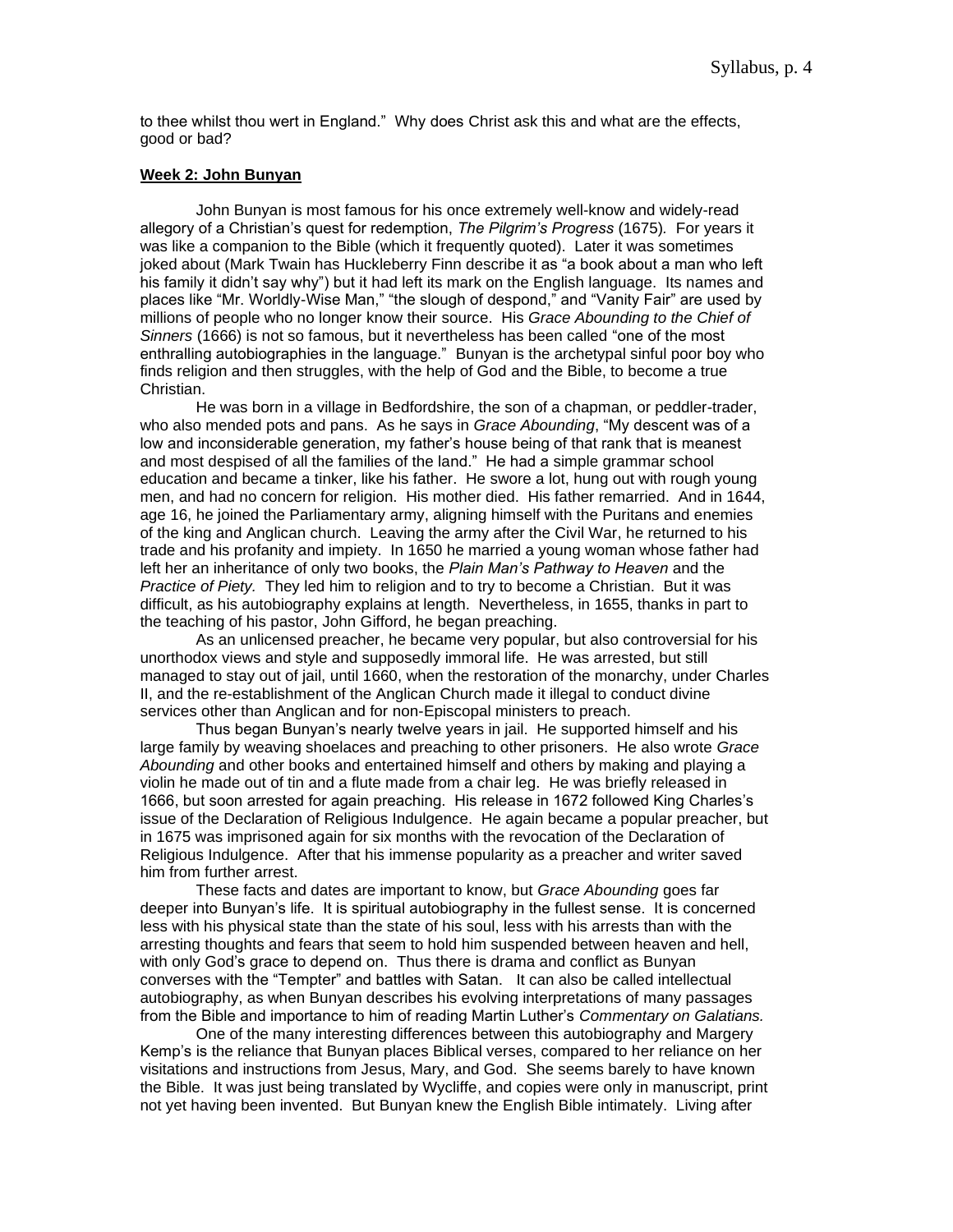the introduction of print and the publication of translations, he was also at the end of the Renaissance and in the continuing controversies of the Reformation in England. For Margery Kempe authority was personal, from her mystical encounters with Jesus and Mary; for Bunyan authority is in the words of Jesus, the Old Testament prophets, and the disciples, as preserved in the Bible. Such authority was to him and his readers more objective. It could be read by all. It did not need, like hers, to be proven by miracles, which themselves had to be proven and attested to and ultimately written down by a third party. But the objectification of Bunyan's authorities left all the more room for his expansive descriptions of his doubts, fears, guilt, anxieties, exultations, and other mental conditions.

The fact that Bunyan is writing in the first person singular intensifies these descriptions of his inner life. He can quote a verse from the Bible or a sentence from another book, such as "Man knows the beginning of sin, but who can tell where it will end?" and then tell how, "For whole days at a time it caused my mind to shake and totter under the sense of the dreadful judgment of God that I was sure was upon me. And I felt such heat at my stomach, by reason of my terror, that it felt as though my breast bone would split apart;…"

Passages such as these are typical. Bunyan makes emotion physically real as few other writers do. In *Grace Abounding* he turns the Christian experience of conversion into a vivid drama of one man confronting his Devils and his God. It is indeed "enthralling autobiography."

#### Questions for Further Study:

1. Bunyan wrote *Grace Abounding* in prison. Many autobiographers also wrote in prison or about prison. How do you think his time and experience there affected what he wrote?

2. Do you think Bunyan exaggerates his sins and his sense of guilt? If so, why? What are the rhetorical and moral advantages of such exaggeration?

3. Read *Pilgrim's Progress* and compare the Bunyan of *Grace Abounding* with the Pilgrim.

# **Week 3: Samuel Pepys**

Samuel Pepys and John Bunyan were close contemporaries. But it is hard to think of two more different men, more different lives, and more different books. Pepys (pronounced "Peeps") was born in London on February 23, 1633, five years after Bunyan, the son of a London tailor. He went to St. Paul's School and later to Cambridge University, where he did well and might have become a lawyer. But through his father's ancestors, he was distantly related to Sir Sidney Montagu, whose son Edward, eight years older than Pepys, later employed the young Cambridge graduate as his private secretary. Montagu, at that time a supporter of Cromwell, became a member of Parliament and accepted other roles in the Puritan government; and Pepys took on other duties for him. Later, after Cromwell's death in 1658, Montagu switched his allegiance to Charles II, and as Montagu rose in the restored monarchy, Pepys rose with him. In 1660 (the year Bunyan went to jail), Pepys was given an important post in Navy Board. He rose further and was ultimately responsible for major improvements in the administration of the Royal Navy. He also grew very wealthy. Superficially, about all that Bunyan and Pepys had in common was a love of music. But Bunyan played his prison-made violin and flute, while Pepys played more aristocratic instruments, sang, and attended musicales.

Nevertheless, there is a profound connection. Bunyan represents the pious, evangelical face of Puritanism. Pepys represents its dutiful, practical, book-keeping and worldly side, for although he gave up his early support of Cromwell and the Puritan revolution and became a nominal Anglican, he retained a certain amount of Puritan character. So Bunyan wrote a great spiritual autobiography, intensely focused on the state of his soul, and Pepys wrote one of the world's greatest diaries, intensely focused on the daily—from his sexual affairs to affairs of state and from the mundane and trivial to the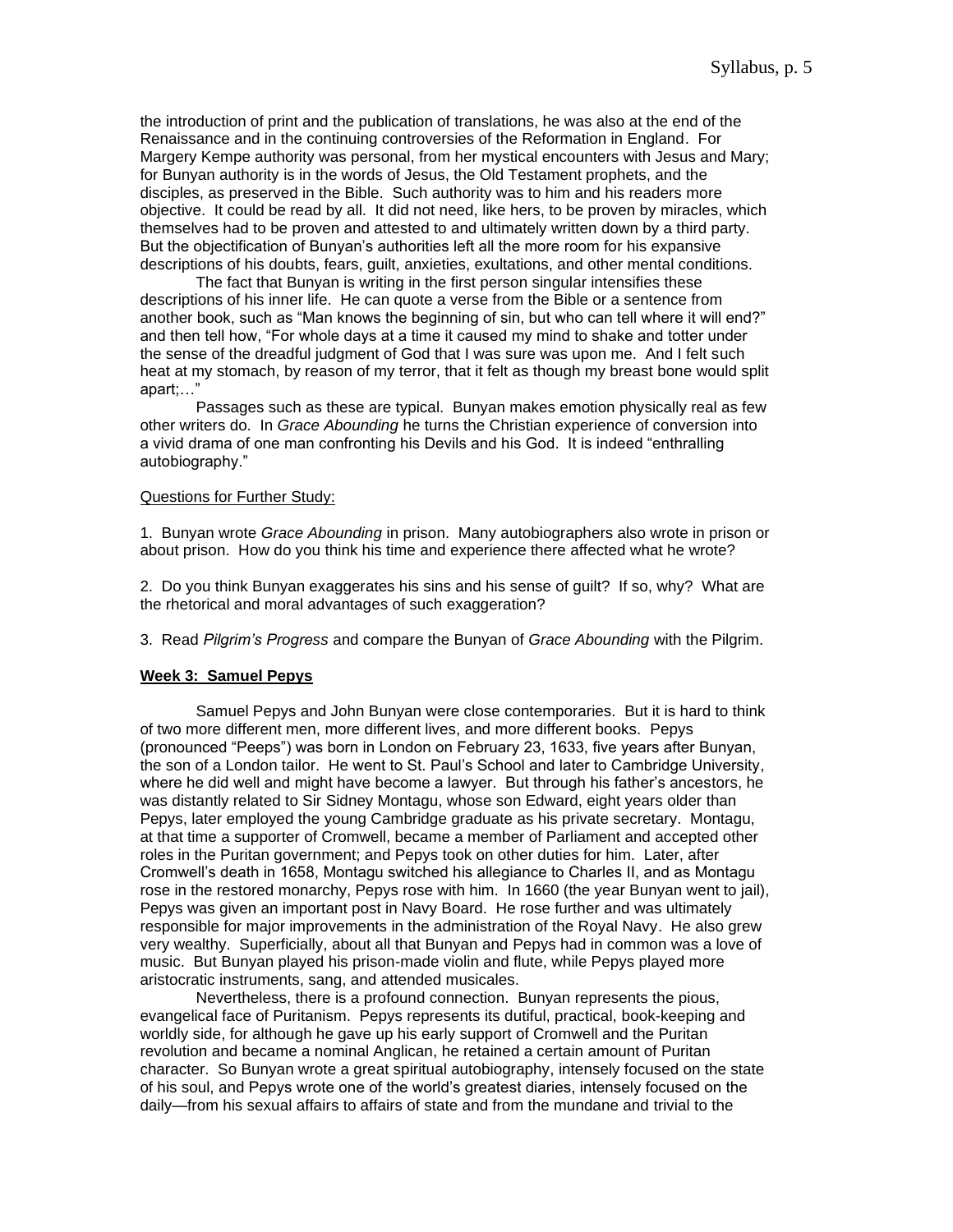catastrophic, like the Great Plague of 1665-6 and the Great Fire of London in November of 1666.

Pepys began his diary on January 1, 1660, with the appropriately ordinary fact that he got up and got dressed. He ended it on May 31, 1669, nearly 10 years later, saying he could write no longer, "having done now so long as to undo my eyes almost every time that I take a pen in my hand."

So how is one to read such a long diary, or "journal," as he called it? The most recent and most complete edition fills nine volumes. It also contains many footnotes, maps, and lists identifying the people Pepys referred to in each volume—all of which are very helpful. Without them one feels as if one has suddenly dived into a totally alien world. But no one can read all nine volumes in a week! So one alternative is to read a book of selections, but that too is unsatisfactory. It lacks continuity, and most shorter editions lack the necessary aids. So the best course is to try to find the complete edition and then read it selectively. For example, read the endings of years, like the entry for Dec. 31, 1667, where Pepys reveals a lot of his personal character. He woke up, he says, "with a full design to mind nothing else but to make up my accounts for the year past." So he dutifully went around paying his bills and then recorded his year's income and expenses and added up his net worth. He also noted, prophetically, that his eyes were very sore "with overworking them." Then he wrote a short, pessimistic description of the condition of the city, parliament, and the "sad, vicious, negligent Court," saying that "all sober men there [are] fearful of the ruin of the whole Kingdom…." It was not all that different, you might say, from what a thoughtful man might write in many years, which is one of the interesting features of diaries. They remind us that the more things change, the more they are the same. Finally, Pepys' very last words for 1667 were about his now owning enough silver to serve two and a half dozen people! His own wealth was secure, as many people would also like to believe at a year's end.

Or read his descriptions of the fire of London and the Great Plague. Find his references to his extra-marital affairs and compare them to his accounts of his arguments with his wife and his praises of her. Read his entries for different days, like Christmas, Easter, or your own birthday. Read all of the entries for a month in each of the years he wrote. It also helps to read some of Claire Tomalin's excellent biography, *Samuel Pepys: The Unequaled Self,* especially her account of the operation he underwent, without anesthetics, to remove a kidney stone. This was before he began the diary, but it is very revealing in many ways.

Finally, read enough to answer all of the following questions.

#### Texts:

Robert Latham & William Matthews (eds.), *The Diary of Samuel Pepys.* 9 vols. Univ. of California Press, 1970-76.

Richard Le Gallienne (ed.), *Passages from the Diary of Samuel Pepys.* New York: The Modern Library, 1959.

#### Questions for Further Study:

1. To write his diary, Pepys adapted a version of shorthand, making it very difficult to read (and for editors to transcribe into English print). What evidence do you find for his reasons for doing this?

2. The English Restoration was a time of much drunkenness, philandering, gambling, and general lewdness, personified in the stereotype "Restoration Rake." To what degree was Pepys one?

3. Using Pepys as your example, what are the character traits of a diarist? Regular habits? Discipline? Self-absorption? Introspection? A strong sense of history? Lively interests in one's friends, work, and surroundings? Something else?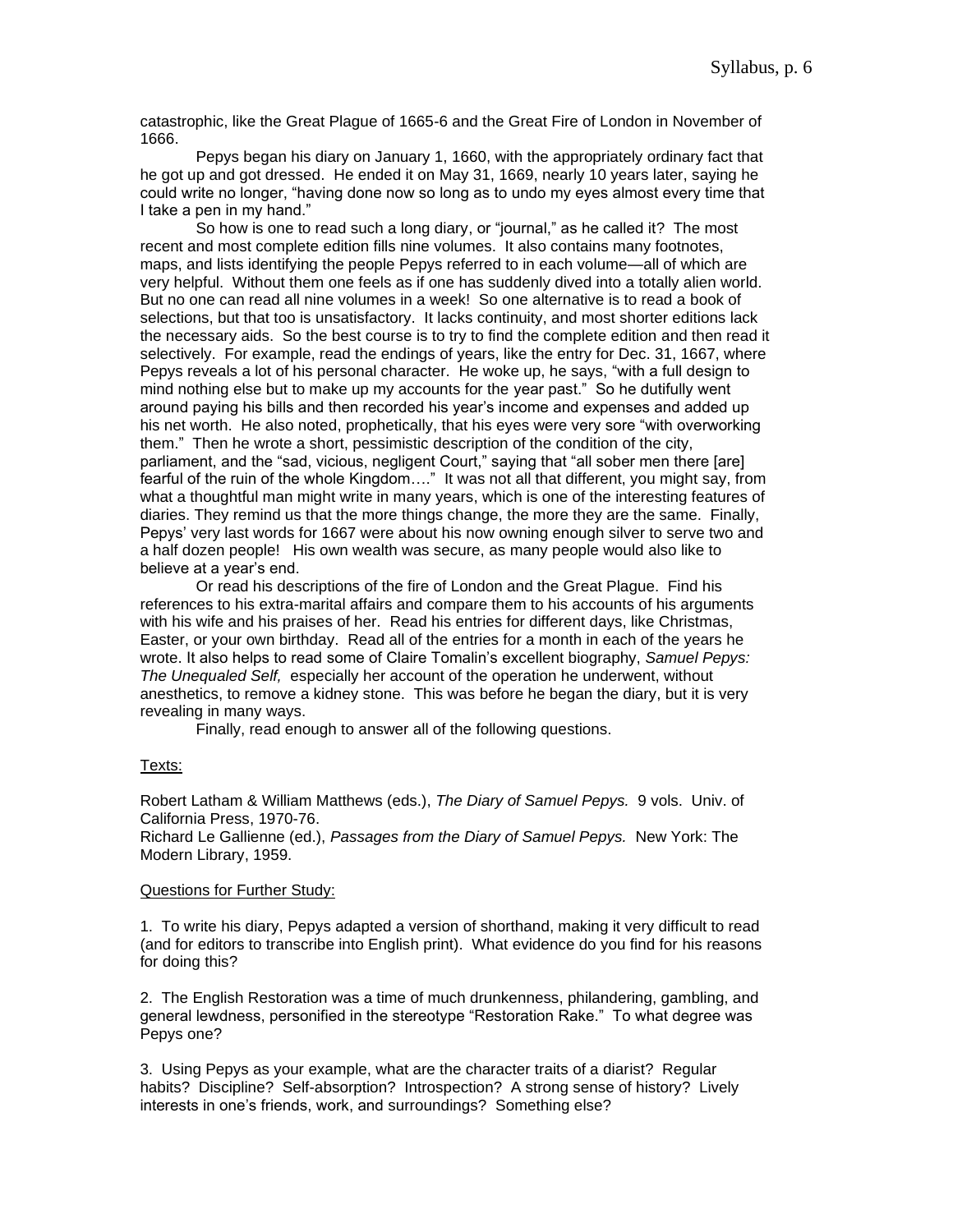# **Period II: Enlightenment**

(Boswell and Gibbon)

#### **Week 4: James Boswell**

 For many years Boswell's fame rested on his biography of Samuel Johnson, which was considered one of the greatest biographies in English. He had known Johnson well for nearly three decades, traveled with him, and recorded his brilliant conversation so faithfully that Johnson seemed to come alive on every page. Yet because of the biography's greatness, a kind of counter-image of Boswell developed as only a recorder of Johnson and not a great writer himself. At worst, he was satirized as a young toady who played up to Johnson, flattering him and sometimes maneuvering him into situations which Boswell could then exploit.

 This all changed in 1950 with the publication of Boswell's London Journal. It and many more of his own journals and papers had been had been found in the 1920s in Malahide Castle in Ireland, but were known only, in parts, to a tiny group of scholars. (The full story of their recovery can be read in the introductions to the Yale University Press edition.) In it Boswell emerges in his own right. He is twenty-two years old, bright, ambitious, and delighted to have left his home in Edinburgh and be on his own in London, with a "small allowance" from his father and time to go to plays, study and write, pursue women, and meet the city's literary and social elite. It was an opportunity many young men dream of.

 This is only half of what makes the Journal so interesting, however. Boswell was also a highly self-conscious modern man who was very aware of his social image. He often refers to "Mr. Addison," the author of The Spectator, the very popular magazine that was then the guide to London culture, manners, and morals, on whom he is trying to model himself. He is very self-critical. He is pleased when he is both a good speaker and good listener; he is displeased when he and his friends "were very genteel and very dull" (p. 49) He tries out different "diversions" and carefully records his reactions.

 About all of this he is painfully honest. He records both his shame and his smugness in his encounters with London's prostitutes. He dramatically describes his progress in seducing Louisa, the actress he has chosen as his potential mistress; then describes his dreary months recovering from gonorrhea. He also records his slow realization that he does not really want to become an officer in the Guards, the aristocratic military unit he had come to London wanting to join.

 But the Journal is more than just the honest record of these experiences and lessons. It is an essential agent. As he writes at one point, he wants it to "contain a consistent picture of a young fellow eagerly pushing through life." (p. 206) He lives an active, selfconscious life not just for its own sake but also to have it to write about and so make an interesting Journal. When his life has been dull, he laments that the Journal is dull. When it has been sophisticated and engaging, he is both pleased with himself and with the Journal.

 The climax of these themes comes with his meeting Samuel Johnson. By 1763 Johnson was the most famous of London's men of letters: a literary critic, a biographer, a journalist, and the author-editor of the first great dictionary of the English language. No one, not even David Garrick the actor and theater owner-manager or the novelist-poet Oliver Goldsmith, both of whom Boswell had also met and befriended, had so much stature. Yet Johnson took to this young unknown Scot like a father to a son, and Boswell took to Johnson as a new father. They would not meet again until 1766. But from then on the qualities he had developed so conscientiously as an autobiographer – his skill in conversation, his self-consciousness, his skill as a writer and as a listener, even his skill at "nettling people"—would make him Johnson's great biographer.

#### Questions for Further Study:

1. In what ways did Johnson become a father figure for the young Boswell?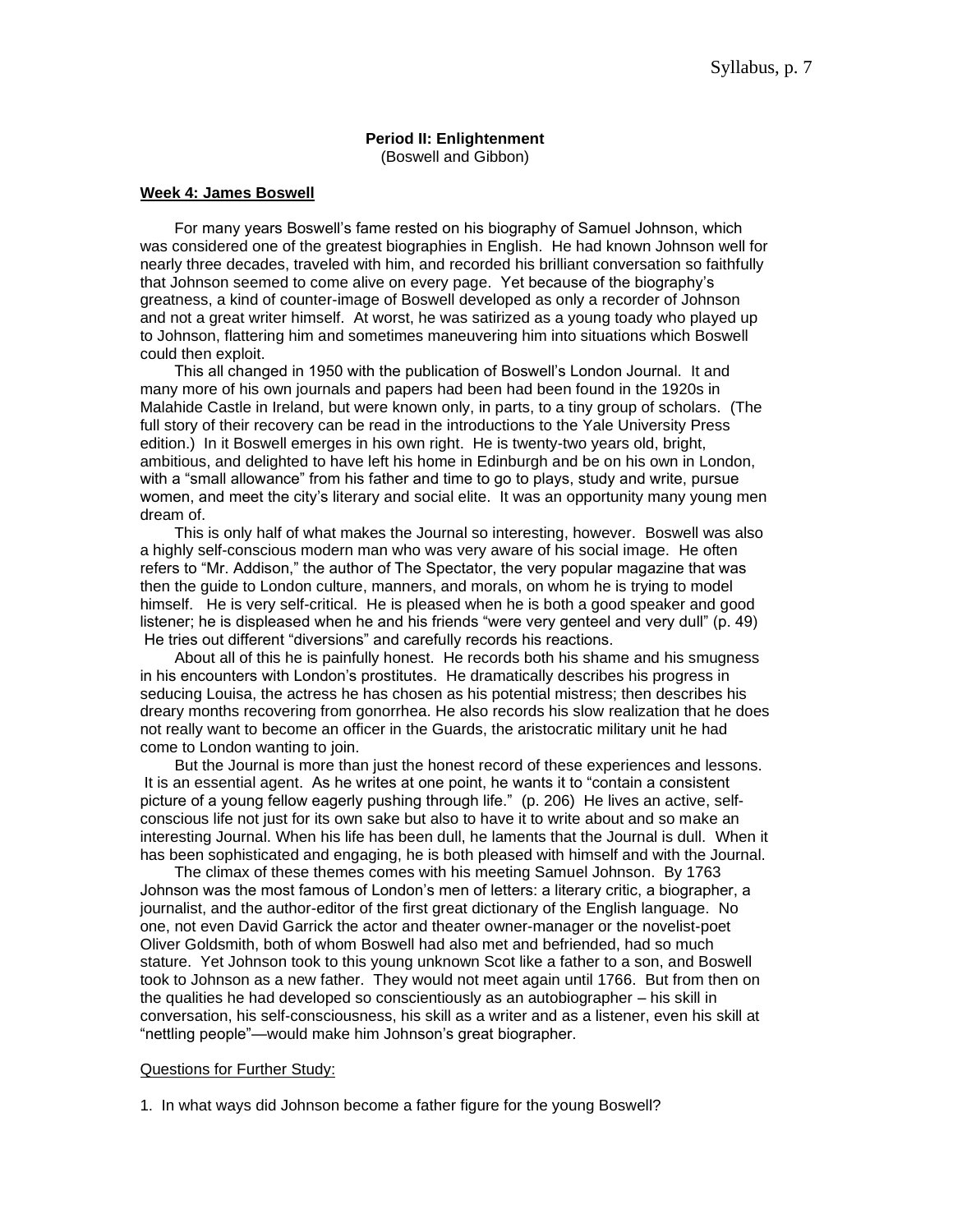2. To whom, besides himself, do you think Boswell wrote, intentionally and unintentionally?

3. To what extent do you think Boswell tried to shape or structure his Journal? What effects was he seeking?

4. Compare Boswell as man and writer with Bunyan and Pepys.

# **Week 5: Gibbon**

 Edward Gibbon's *The Decline and Fall of the Roman Empire* is one of the greatest works and of the 18th-century Enlightenment and a landmark in historical writing. Its thesis that the introduction of Christianity was the cause of Rome's decline was immediately controversial, but did not stop it from being widely read and admired. Today it is still admired for Gibbon's research and learning and his powerful, balanced prose style. But his much shorter *Autobiography* is now far more approachable.

 Even so, it too may appear forbidding. It has many long footnotes, some of which are in Latin or French; and roughly the last third of it is made up of letters by Gibbon to Lord Sheffield, his friend and literary executor. How can a reader today deal with this baroque text of a very upperclass English gentleman? For that matter, why should a reader today want to?

 But the title, the *Autobiography of Edward Gibbon*, was not his. Gibbon himself called his manuscript not an autobiography but his "Memoirs of My Life and Writings." It was Sheffield who added many of the long footnotes and over a hundred pages of letters and an account of "Gibbon's Last Days," and then supplied the new title, when publishing it 1795, more than a year after Gibbon's death in January, 1794. And it was a new title in two senses, for at that time the very word "autobiography" had barely entered the English language. The older word "memoir" was in many ways simpler and more specific. With its connection to the word "memory" it generally was of a life or work or event or journey and not to be confused with a whole life or life story. The "autobiography" was the rather pretentious new kind of "biography" (life-writing) that was "self-life-writing." Since then "autobiography" has usually been defined as something longer, more comprehensive and complex. This distinction, although not absolute, can be said to have begun right here, with Lord Sheffield's incorporation of Gibbon's shorter, more direct memoir into a longer, more complicated and varied autobiography.

 So the first way to make Gibbon less forbidding is to focus first on his Memoirs and not to be distracted by the long footnotes and letters added by Lord Sheffield. The second is to try to accept the three standards that he sets for himself in the opening paragraph: one, that "Truth, naked, unblushing truth...must be the sole recommendation of this personal narrative"; two, that the "style shall be simple and familiar"; and three, that "my own amusement is my motive." By both accepting these points and also going on to ask what Gibbon meant by them, reading his Memoirs can become a delightful and instructive experience.

 An example of his telling the "naked, unblushing proof" is fulfilled in his story of how he became a pleasure-seeking playboy while at Oxford and also "bewildered myself in the errors of the Church of Rome." (p. 46) This so shocked his father that he was sent to Lausanne, Switzerland—the center of Calvinism—for the next five years to complete his education. There he again shocked his father by falling in love with Susan Curchod, the bright and virtuous daughter of a minister. "The report of such a prodigy awakened my curiosity; I saw and loved," Gibbon writes. But his father "would not hear of this strange alliance, and…without his consent I was myself destitute and helpless." This leads to one of the most quoted sentences in the book and one that is a good example of how "style is the image of character." "After a painful struggle I yielded to my fate: I sighed as a lover, I obeyed as a son." (pp. 83-4) It is not a long and complex sentence, like many of Gibbon's. But by opposing the two images of himself—"a lover" and "a son" and linking the one with romance ('sighed") and the other with duty ("obeyed") he clearly illustrates his character.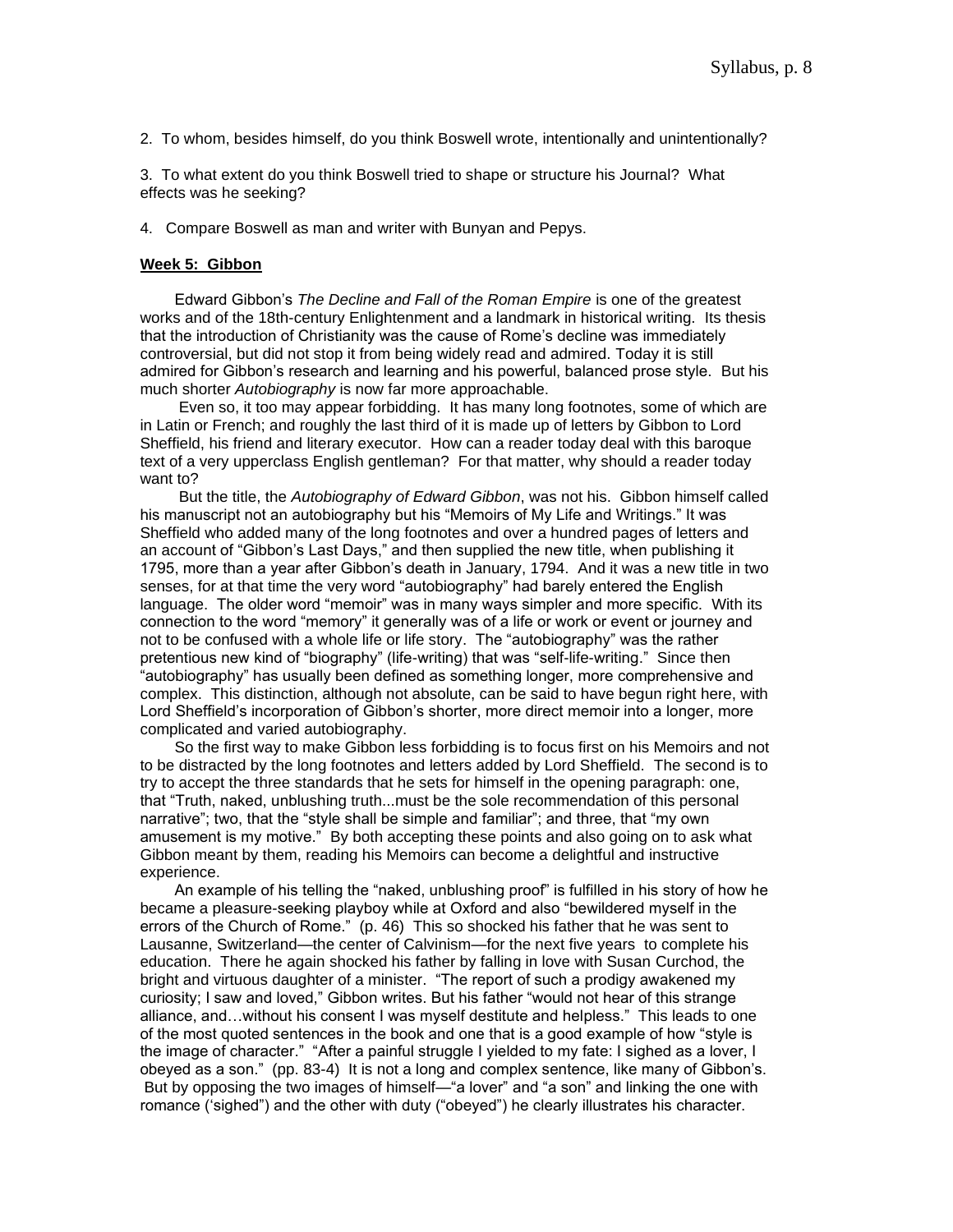There is also something very self-consciously operatic in this man and his language, in his style. Although the Memoirs are professedly a review of "the simple transactions of a private and literary life," (p. 1), he nevertheless loves to strike poses and call attention to himself.

 This could be what Gibbon really meant when he wrote that "My own amusement is my motive, and will be my reward." He did not, like Boswell.write as part of his education and self-improvement. He was not a young man. He was a world-famous historian who was enjoying the fruits of his achievement, some of which were fame itself. So he performed, not just to "some discreet and indulgent friends" but to the whole educated world.

 Recognizing this quality of Gibbon's book may lead us to think further about the possible differences between memoir and autobiography. Maybe memoirs are not simpler and more modest. Maybe Gibbon only chose the word because his readers would think so, thus allowing him to play the role of the private writer and then stun us by frequently breaking out of it, to become a grand public figure. If so, then Lord Sheffield was quite justified in adding more material and adding the new, somewhat more pretentious title: *The Autobiography of Edward Gibbon.*

# Questions for Further Study:

1. The 18th-century is often called "the age of reason," because of its opposition to superstition and ignorance and emphasis on science and learning. How does Gibbon embody such enlightenment? How does he not?

2. Imagine a conversation between Gibbon and Boswell. How are their books similar and different? What would they like and not like about each other? Whom do *you* like more?

3. At the end of his memoirs Gibbon expressed his gratitude for having "drawn a high prize in the lottery of life." (See pp. 217-8) Is this offensively self-satisfied, or is it something that a fortunate, successful man like him should say?

# Week 6: First Paper

1. Compare and contrast the autobiographies of Margery Kempe and John Bunyan, focusing on their religious experiences, their reasons for recording their experiences, and the effects of her dictating her story and his writing it himself. What are the additional differences resulting from difference in sex and literacy?

2. Contrast Boswell's *Journal* and Gibbon's *Memoirs.* Which is the more "enlightened" document? How different were their uses of their books?

3. As noted before, Bunyan and Pepys were close contemporaries. How do you account for the great differences between them and between their books? Which man is more sympathetic. Is a religious conversion narrative or a diary more intrinsically sympathetic?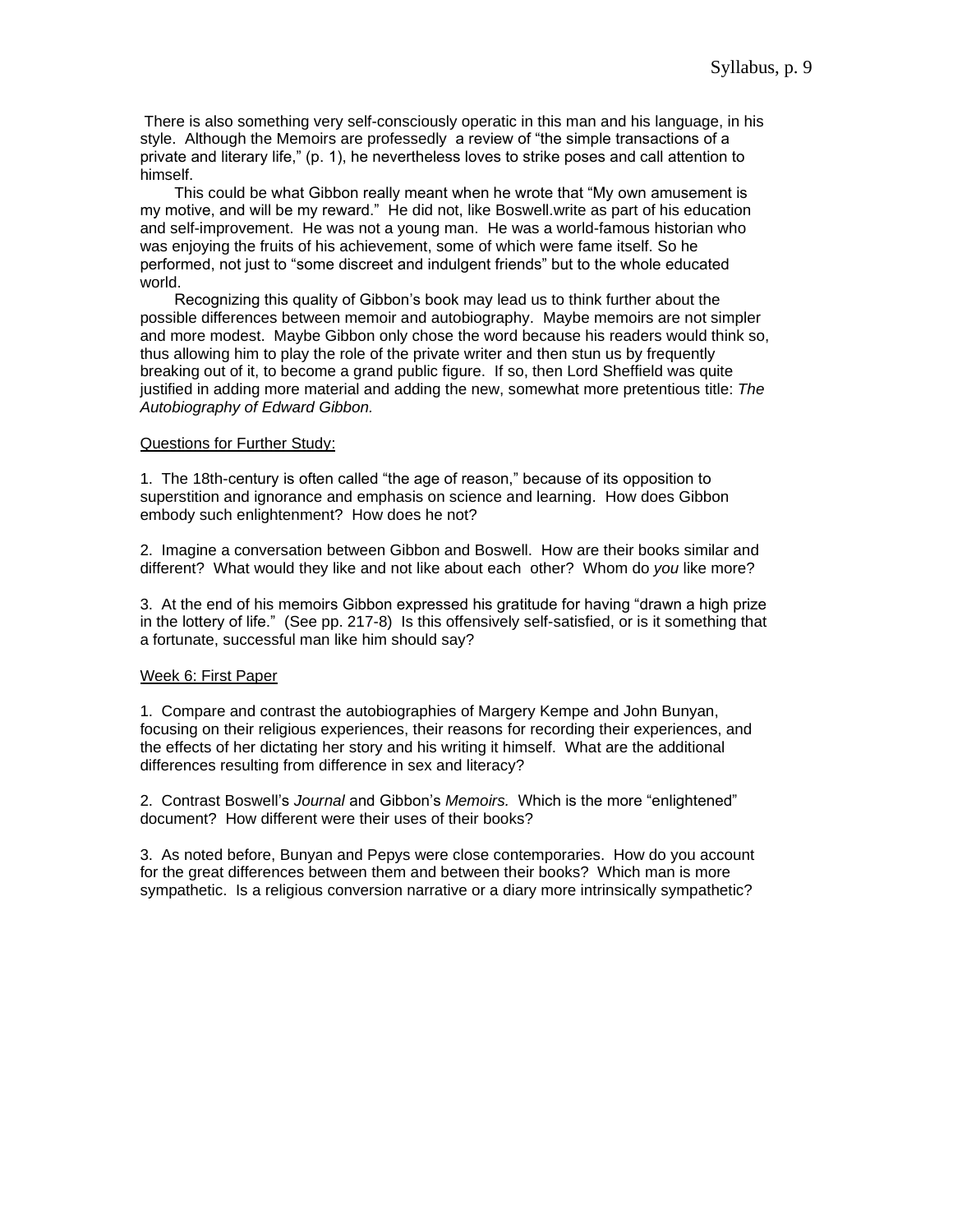## **Period III: Romantic** (Wordsworth)

#### **Week 7: Wordsworth**

Wordsworth's *Prelude* is an autobiographical epic poem. Subtitled the "Growth of a Poet's Mind," it was begun in 1798 and addressed to his friend Samuel Taylor Coleridge, in the same year that they published *The Lyrical Ballads*, their revolutionary first book of poems. It was to be a prologue to a longer three-part epic called *The Recluse*, which Wordsworth described as "having for its principal subject, the sensations and opinions of a poet living in retirement." But in the later years he wrote only parts of the longer poem, and for this and other reasons *The Prelude* was not published until after his death in 1850. Critics estimate that if the entire project had been completed, it would have been three times the length of Milton's great epic about the Creation and the Fall of Man, *Paradise Lost*.

Nevertheless, *The Prelude* alone is of epic length and a demonstration of how the romantic sensibility viewed the growth of a poet's mind as a subject of epic importance and grandeur. In so doing it also celebrates many central romantic subjects: childhood, nature, revolution, and the god-like power of the individual imagination.

In structure, the poem follows Wordsworth's development from early childhood and "School-Time" (Books 1 and 2); to his studies, vacations, reading, and travel while at Cambridge (Books 3-6); his contrasting experiences afterwards in London and the country (Books 7 & 8); and his residence in France during the French Revolution (Books 9-11). It ends in his later, mature years with philosophical reflections on "Imagination and Taste" and the poetic imagination (Books 12-14).

What distinguishes *The Prelude* from what could be many other accounts of an English life in the same years are Wordsworth's blank verse and his presentation of outstanding moments in his experience as powerful epiphanies that somehow transcend their more or less ordinary surroundings. An early example comes in the middle of Book One. "Fair seed-time had my soul, and I grew up / Fostered alike by beauty and by fear" (1l. 301-2) he writes, before describing how when he was ten he liked to go out at night snaring woodcocks. But he then confesses that he sometimes stole birds that had been caught in other people's traps, only to hear "among the solitary hills / Low breathings coming after me, and sounds / Of undistinguishable motion, steps / Almost as silent as the turf they trod." (ll. 322-5) This sensation is soon followed by the longer description of his stealing a "little boat tied to a willow tree" (l. 358) on a summer evening. He rows away, looking at a hill astern in order to hold to a straight line, when "a huge peak, black and huge, / As if with voluntary power instinct, / Upreared its head." (ll. 378-80) This "huge peak" that had previously been out of sight behind the lower hill grew taller and darker the farther he rowed, making him feel more and more guilty. It continued to haunt him for days and nights, and was evidence of nature's moral teaching.

Thus does Wordsworth illustrate how nature had a moral presence and power and how such experiences have stayed with him. They are epiphanies, or "spots of time," that arise in the ordinary but also transcend it.

A more famous example comes in Book 6, as he and friends are climbing in the Alps. They stop to eat "Their noontide meal" and fall behind their guide. Then, in attempting to catch up, they climb higher and higher, becoming more and more frightened, only to have a peasant tell them that instead of climbing they "must descend, and there should find the road,…" (l. 579) Without knowing it, "*we had crossed the Alps.*" (l. 591) This experience devastatingly illustrates the power of "Imagination – here the Power so called / Through sad incompetence of human speech,…" (ll.592-3) It was like both an "unfathered vapour" that rose from "the mind's abyss" and also the moment when "in such strength / of usurpation, … the light of sense / Goes out," and a flash reveals "The invisible world." Here "doth greatness make abode,…" (ll. 599-602).

The young Wordsworth was a restless traveler and seeker, and after college he tried living in London, where he found amusement in its endless sights and diversions. But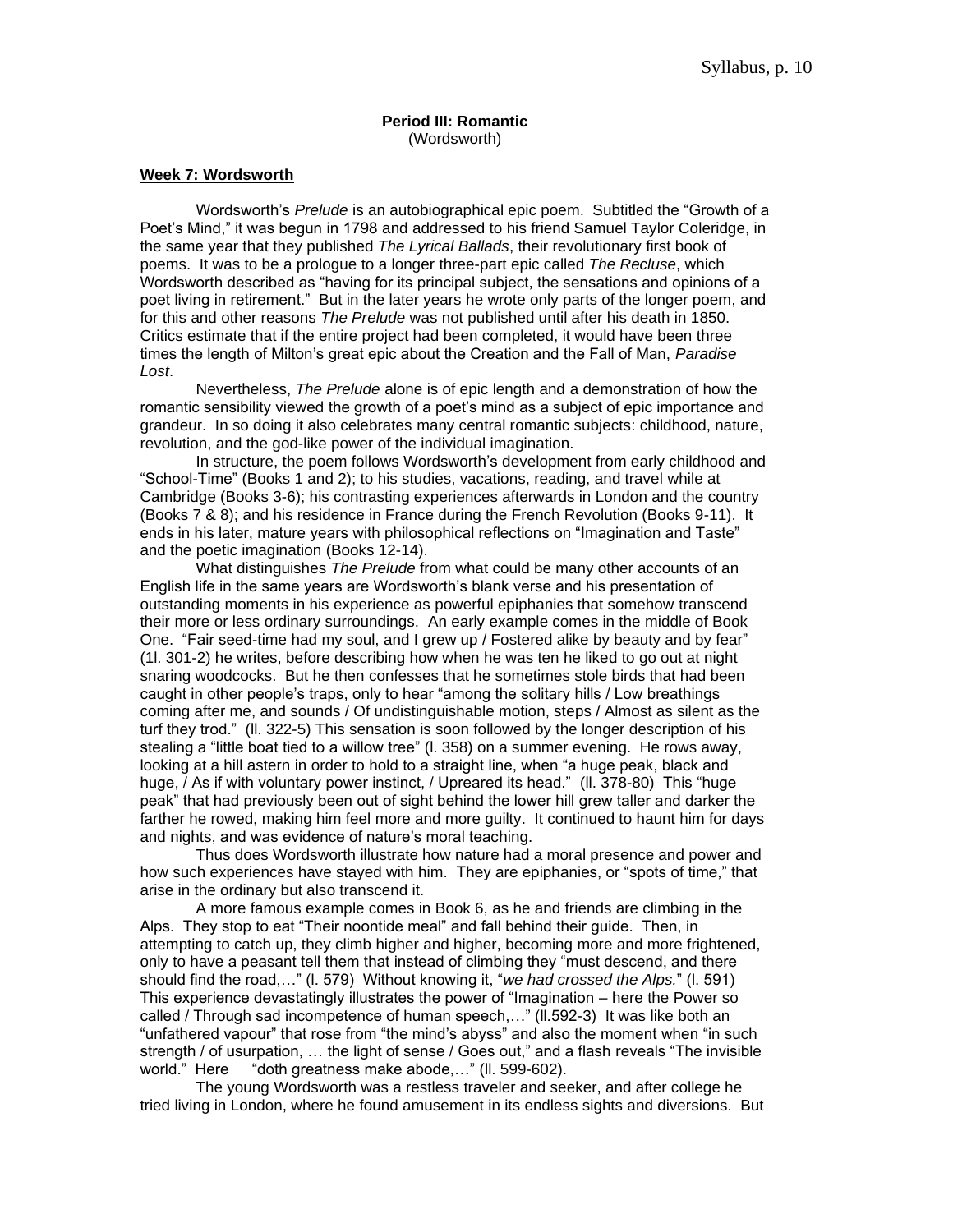he also found them trivial, appeals only to what he called "fancy," as opposed to "imagination." So after escaping back to the country, he next went to France, which was in the midst of its revolution. He also took up with a French woman, Annette Vallon, with whom he had a daughter, although this is not revealed in the poem. Instead, he describes the hopes and horrors of the revolution, saying, at one point, when its hopes and promises were greatest, "Bliss was it in that dawn to be alive, / But to be young was very Heaven!" (Bk., 11, ll. 108-9).

The last three books, being more philosophical, do not reveal as much about his immediate life, except for the account in Book 14 (ll. 1-129) of his climbing Mt. Snowdon, which is the last of his great epiphanies. But unlike the experience of crossing the Simplon Pass in Book 6, it has no elements of awe and terror (what the Eighteenth Century called the Sublime). It even begins very prosaically, including a description of the dog that belonged to his and companion's guide teasing a hedgehog. Then, as Wordworth sees the ground in front of him appear to brighten with each step, he looks up to see the moon "naked in a firmament / Of azure without cloud, and at my feet / Rested a silent sea of hoary mist." (ll. 40-2) Beyond are the "dusky backs" of hills, and farther off is the Atlantic Ocean, all majestic in the moonlight. The scene, which must be read carefully, is a great romantic moment, where Nature and a man's higher sensibilities merge in the "highest bliss / That flesh can know…." (ll. 113-4).

# Questions for Further Study:

1. Compare Wordsworth's descriptions of London in Book 7 with Boswell's experiences in his *London Journal.* What do the differences reveal about their different character and values and the purposes of their autobiographies?

2. Gibbon spent many years in Switzerland, but says little or nothing about its mountains. Wordsworth makes the crossing of the Simplon Pass an epiphany. What does this tell you about their different sensibilities? About the "Age of Reason" and the "Romantic Age"?

3. *The Prelude* is often slow going and its blank verse hard to follow. Is this a defect or the inevitable consequence of Wordsworth's sometimes ineffable experiences and epiphanies? Could the same story be told in prose?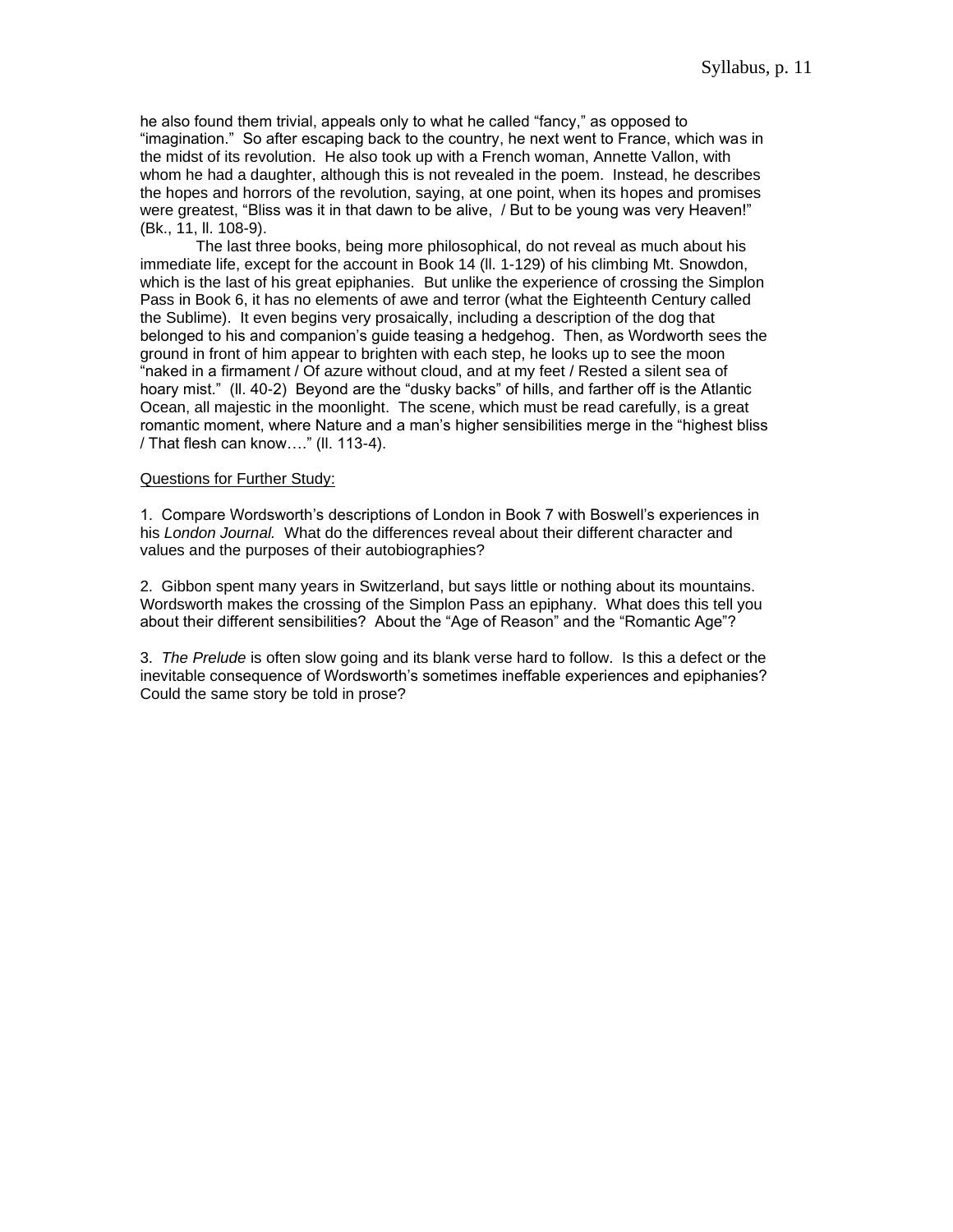#### **Period IV: Victorian** (Newman, Mill, Gosse)

#### **Week 8: John Henry Newman**

Newman was one of the most controversial Victorians. After an elite education, he graduated from Trinity College, Oxford, and became a fellow of Oriel, a sister Oxford college. There he and three other young fellows, John Keble, Edward Pusey, and Richard Henry Froude, became engaged in studies of religion and church history that led to their eventual espousal of Anglo-Catholic doctrines. They published their views in a series of "Tracts for the Times" that defined what soon became known as the Oxford Movement. In "Tract 90," published in 1841, Newman argued for the compatibility between the "Articles of Religion," the core beliefs of the Church of England, and Catholic theology – a radical position that led to an official ban of the Tractarians and Newman's resignation from the Oxford church where he had been the vicar since 1828. In 1845 he became a Catholic. In 1846 he went to Rome and was ordained as a priest. Returning to England in 1847, he began preaching in Birmingham. And in 1854 became the rector of the new Catholic University of Dublin, although he later became disappointed with the university and the Irish Catholic clergy and returned to England.

His *Apologia pro Vita Sua* first appeared in *Macmillan's Magazine* in 1864. Charles Kingsley, an Anglican priest and author of many popular novels and stories, had written a pamphlet attacking Newman titled *What, Then, Does Dr. Newman Mean,* accusing him of inconsistency and lack of respect for truth. The *Apologia*, which should not be thought of as an apology, was Newman's answer. His purpose was not to express regret or say he was sorry. Quite the opposite, it was "a defence of myself." (p. 189) As such, it has become a classic intellectual and spiritual autobiography, admired for the author's sympathetic self-presentation and rhetorical strategy by readers who may or may not agree with Newman's religious beliefs.

Nevertheless, the modern reader may get impatient with Newman's many references to church history and teachings, his Latin quotations, and the doctrinal issues that no longer seem as important as they did to Newman and his friends and opponents. What is "Evastianism" (the union of church and state)? Who were the Monophysites (defined by the dictionary as Syrian and Coptic Christians who believed that "in the person of Jesus there was but a single divine nature") and why were they important? What was the doctrine of the *Via Media*? What was meant by "Liberalism" in Newman's time?

Questions like these, however, should not prevent us from appreciating Newman's skill in defending himself. He was not just a learned man. He was a very thorough man who could quote at length from his earlier writings. He had great respect for his friends and was warm and generous in his praise of them. He had written lovely hymns as well as sermons and tracts. "Lead Kindly Light," which he wrote in 1833, while traveling in Italy and France, is still sung in many churches. And he is very modest in speaking of himself and the difficulties of recounting his experience. As he asks in the beginning of Chapter III, "For who can know himself, and the multitude of subtle influences which act upon him?" (p. 81)

#### Questions for Further Study:

1. Examine carefully how Newman describes one of his teachers and associates (e.g. Pusey, Keble, or Froude). How does his praise of them reflect on him?

2. He describes the years up to 1841 as "the happiest time of my life." (p. 69) Why were they? How important are the Biblical echoes, like "seven years of plenty," in his saying this? Also note his skillful use of images and analogies, like the one of house and furniture?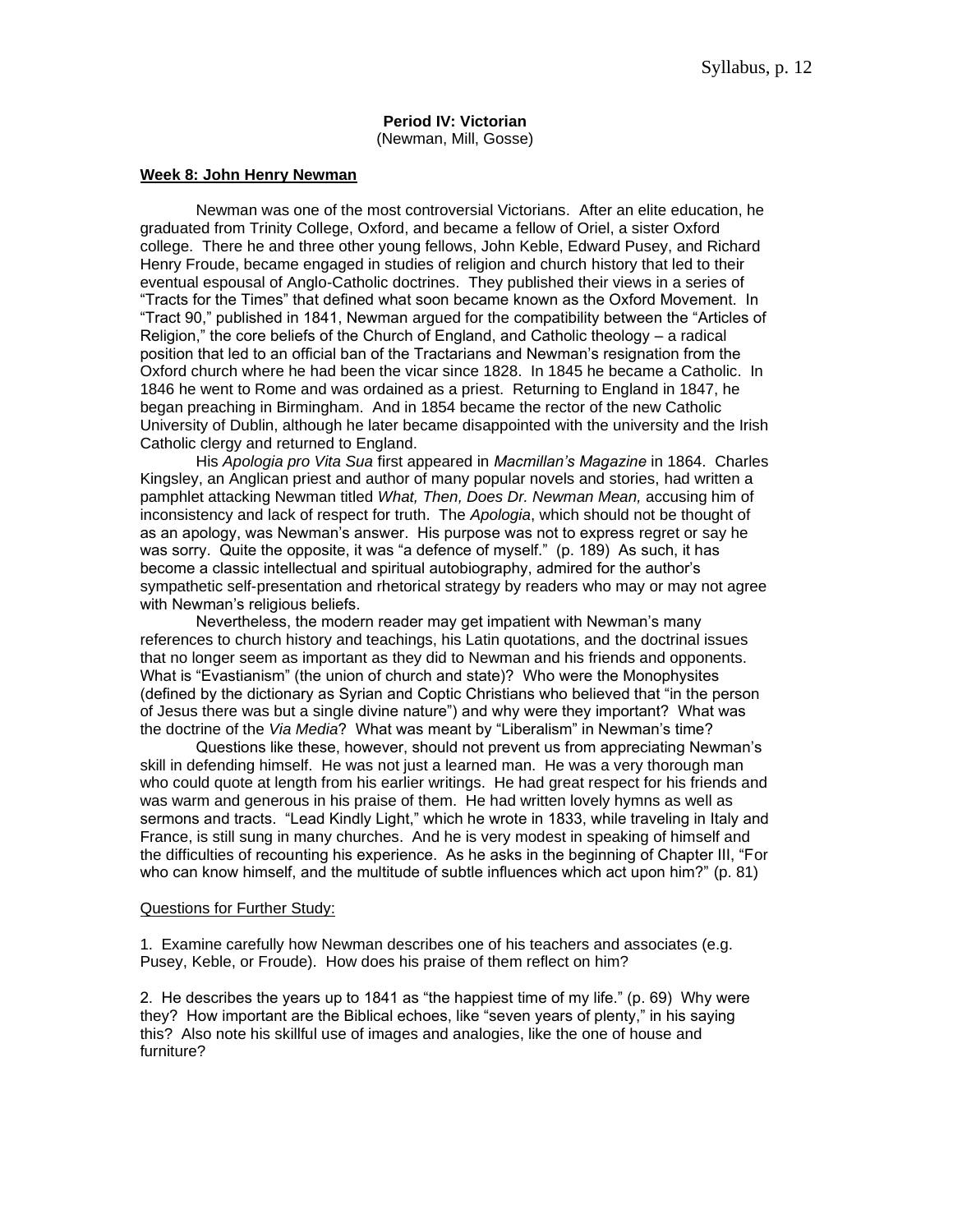3. Do you sense a change of tone in the concluding pages of the *Apologia*, when Newman examines why the English distrust Catholics and quotes from the "Catechism of the Council of Trent"? Is the change effective?

#### **Week 9: John Stuart Mill**

John Stuart Mill's autobiography is remarkable in many ways, beginning with its story of his education by his father James Mill (1773-1836), the follower and associate of the utilitarian philosopher Jeremy Bentham and the economic philosopher David Ricardo. A serious, free-thinking, conscientious Scotsman, James Mill recognized his little son's brilliance and began teaching him early. "I have no remembrance of the time when I began to learn Greek," Mill says on the third page. "I have been told it was when I was three years old."

His education continues to be the primary subject, which is part of what makes his autobiography so different. Until Mill's time, most autobiographies were stories of religious experience and conversion, in the traditions of Kempe and Bunyan, or records of the writer's works and achievements, like Gibbon's and Benjamin Franklin's. (It should be noted that though we think of Franklin's as a great American autobiography, he actually began it while he was living in England and was a British subject.) To be sure, education is inevitably an element of these earlier autobiographies, but Mill's education was entirely secular, not religious, and was a goal in and of itself, not a means to other goals like wealth or fame or good works. Chapter II continues with his moral education, still under the influence of his benign and yet and strong-minded father, and Chapter III is titled "Last Stage of Education, and First of Self-Education."

The fourth chapter describes some of the ways in which he put his education to use in promoting utilitarianism and political reform. But this work was now his effort to educate others, as he readily admits in the first two words of the title, "Youthful Propagandism."

It is Chapter V that describes the most surprising turn in his education. For many years, from 1821, when he was fifteen, he had so devoted himself to the cause of reform that "My conception of my own happiness was entirely identified with this object." But by "the autumn of 1826," when he was still only twenty, he had reached a "dull state of nerves" in which his life had become joyless and he felt "insipid or indifferent." So he asked himself how he would feel if all the "changes in institutions and opinions" which he was working for were suddenly accomplished. Would that bring "great joy and happiness"? "And an irrepressible self-consciousness distinctly answered, 'No'!" The result was an even greater dejection that he describes as lasting for two years, during which he continued to examine himself and look for other sources of happiness. But he did not begin to recover until the fall of 1828 when he began to read Wordsworth's poetry. He had earlier read Coleridge and Byron and other poets, but Wordsworth restored or gave birth to his "feelings." And thus began a further education that his father had not given him. He began to read romantic poets and philosophers and to see relationships between history and political institutions that he had seen before and to see errors in his father's philosophy.

He goes on to describe his friendship with Harriet Taylor that began in 1830. She was married, and remained married until her husband's death twenty-one years later, but they enjoyed a platonic relationship all that time. She united feeling and intellect and helped Mill to do so too and thus had a powerful influence on his later writing. He acknowledges this not only in the *Autobiography* but in his great essay, *On Liberty* (1859), which is famous for its advocacy of free trade and laissez-faire economics, but which also argues for the rights of the individual by saying that society as a whole profits from the freedom and diversity of all its members. Although he was already an advocate of women's rights, she was also an obvious influence on his *The Subjection of Women* (1869), another essay for which he is still famous. He protested that a woman's subjection to her husband made her legally no better than a slave, and as a member of parliament, Mill supported women's suffrage. He even wanted the word "man" replaced with the word "person" in the Reform Bill of 1867.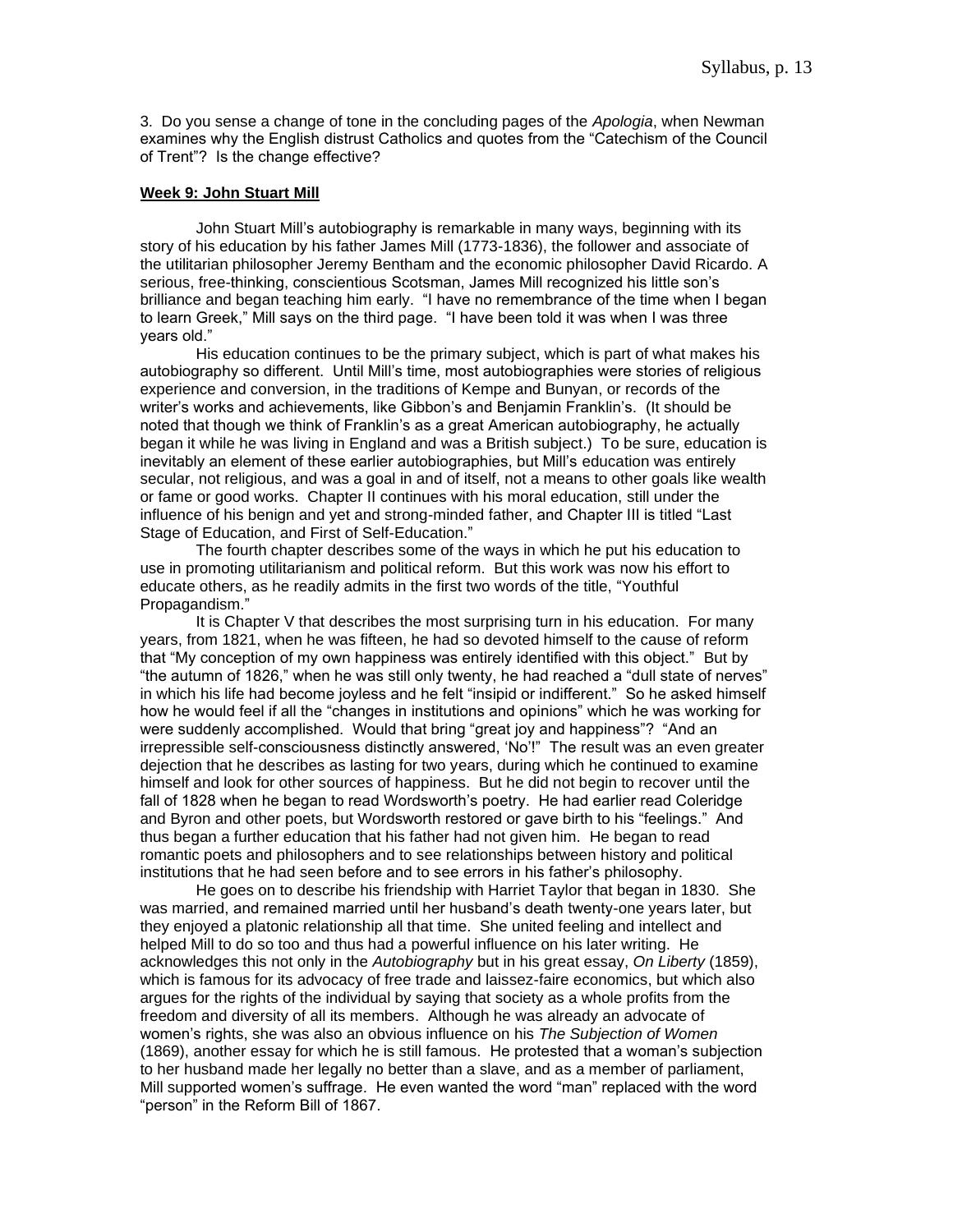Thus Mill's reputation as a political philosopher and feminist continues to be very strong. But he also holds a very important place in the history of autobiography. He secularized it and emphasized the writer's education and intellectual history more than fame and works. Born in 1806, he looked back to Wordsworth (born in 1770) and looks ahead to Edmund Gosse (1849), who would also write a story of education and the influence of a very strong father.

#### Questions for Further Study:

1. Mill and Newman were almost exact contemporaries, and both wrote intellectual autobiographies, although otherwise very different ones. Which do you find more interesting and compelling. Why?

2. In describing his depression in the fall of 1821 (Ch. V), Mill compares it to "the state…in which converts to Methodism usually are, when smitten by their first 'conviction of sin.'" This suggests that his *Autobiography*, even though secular, is also a conversion narrative, like Bunyan's *Grace Abounding.* Compare the two books.

3. In *The Education of Henry Adams* (note the title), Adams refers to Mill a number of times and even describes arguing with him one night at a party in London over the advantages of protectionism vs. free trade. But he also describes Mill as "timid," adding that "timidity…is high wisdom in philosophy." This is an interesting comment, and Mill was a philosopher. Is his *Autobiography* timid? In what ways—style, argument, presentation of self, or some other feature?

#### **Week 10: Edmund Gosse**

Although Edmund Gosse was a prolific author of biography and literary and dramatic criticism, *Father and Son* (1907) is his most engaging book and the book for which today he is best known. It has also been called the first psychological autobiography.

Gosse's father, Philip Gosse, was once a very prominent zoologist, as Edmund shows in the first part of the book. A contemporary of Charles Darwin and the geologist Charles Lyell, he was highly respected for his detailed descriptions of sea anemones and the other life in tidal pools. But he was also a stern evangelical Christian who refused to believe in evolution and doggedly defended the Biblical account of creation. His argument was that God had created the world, Adam and Eve, and all the plants and animals in just six days but with all the evidence in it of an older evolution, such as fossils and geological strata. He expounded this theory in 1857 in his book *Omphalos* – named for the argument that Adam and Eve had navels. But the book was ridiculed ("defined by a hasty press as being this—that God hid the fossils in the rocks in order to tempt geologists into infidelity," says Edmund, pp. 77-8), and it was rejected by all sides. In the same year Gosse's wife, Edmund's mother, died of breast cancer.

As a result of these crushing blows and losses, Philip took Edmund and a nursehousekeeper to live in a seaside village in Devon, where he became a minister to the Plymouth Brethren, his Puritan sect. The remainder of *Father and Son* describes Edmund's education by his father, who wished to raise him as a perfect embodiment of Christian virtue. His father led him in long prayer sessions. He was forbidden to read anything but the Bible and religious tracts. He did not go to the theater or look at art. And his father baptized him and had him admitted as an adult member of his father's church when he was only ten.

Gradually Edmund rebelled. But the rebellion was painful to both father and son, and Edmund describes it with careful reconstructions of the feelings and behaviors of both. Edmund's admission into the church, for instance, was orchestrated by his father so as not to antagonize the adult members. Edmund sensed this and behaved with great piety, intelligence, and restraint. However, once admitted he did become proud and acted very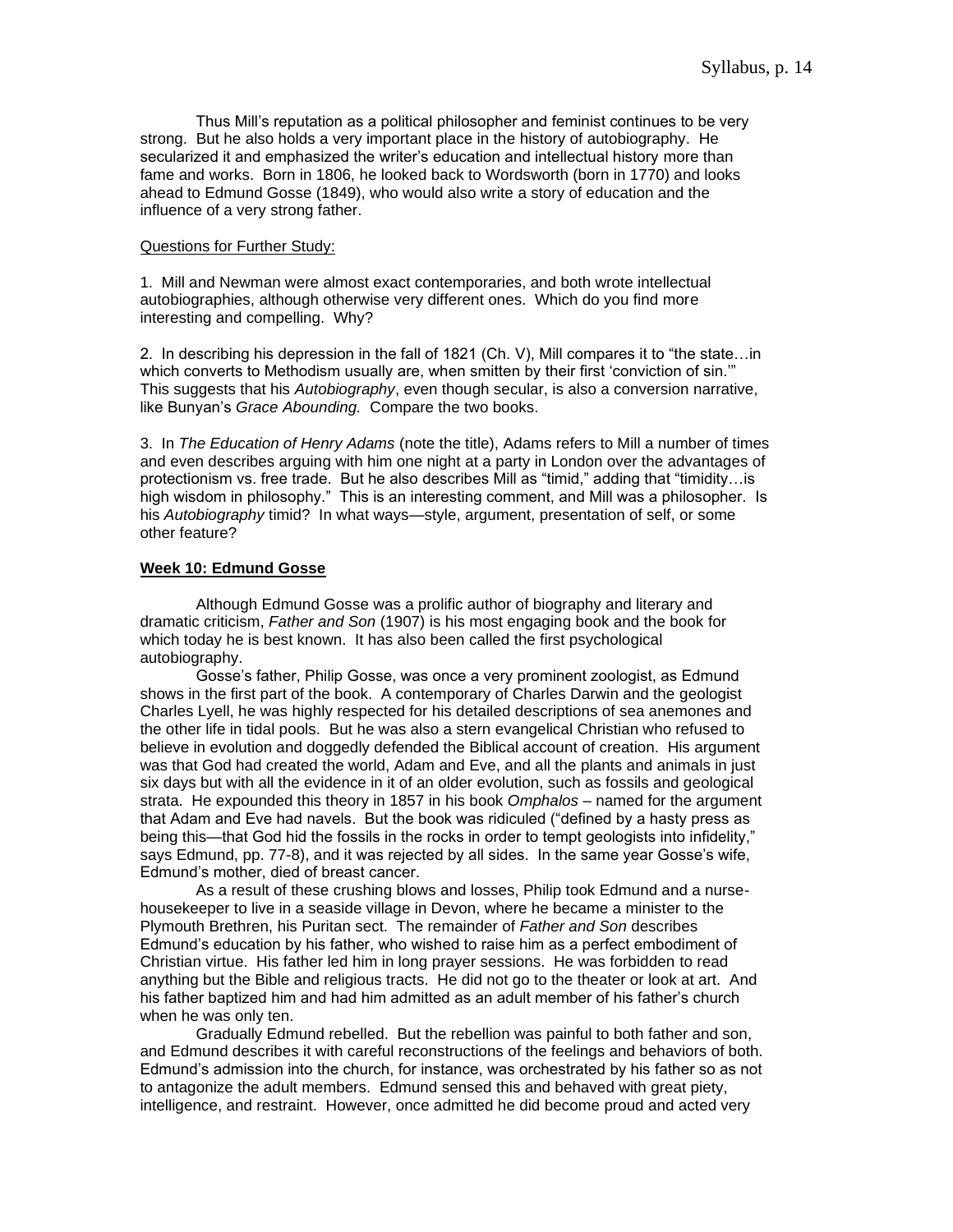childishly sometimes, even to sticking out his tongue at other boys who were not yet baptized. In another scene Edmund wants to go to a party that his father does not want him to. So they pray together, with his father expecting that he will hear the voice of God telling him not to go, and with Edmund silently becoming resolved to rebel and to go. When the praying is over and he says, "The Lord says I may go to the Browns," his father has no answer. "He was caught in his own trap," writes Gosse,"and though he was certain that the Lord had said nothing of the kind, there was no road open for him but just sheer retreat." (pp. 173-4; ch. XI)

Edmund gains an ally when his father marries an attractive, educated, and cultivated Quaker, Eliza Brightwen. She introduces poetry and even the fiction of Charles Dickens into Edmund's education, using her Quaker tact and gentleness to overcome Philip Gosse's rigidity. She even gains Edmund the right to look at books of art and classic statuary.

The psychological subtlety with which Gosse describes and comments on each character and incident is what keeps the reader engaged. It also raises the book far above many other accounts of a child's conflict with a stern parent. Gosse seems anxious to respect all parties. He exposes his father, but he is ready, too, to expose and criticize himself. "At this time I was a mixture of childishness and priggishness, of curious knowledge and dense ignorance," he says of himself at another point. (p. 185, ch. XI)

Still, one can wonder about his fairness. His "priggishness" and "dense ignorance" always seem finally to derive from his father's character and the prejudices and limitations of the education his father has forced upon him. Is the book primarily a biography of the father or an autobiography of the son? One answer comes towards the end when Gosse passes quickly over his experiences at a boarding school that he later was sent to, writing, "But this is not an autobiography, and with the cold and shrouded details of my uninteresting school life I will not fatigue the reader." (p. 192, ch. 12) Yet neither is it only the biography of his father, of whom he actually had written a biography shortly before. So the best answer is that it is both. It is *Father and Son.*

#### Questions for Further Study:

1. Compare the childhoods and educations of John Stuart Mill and Edmund Gosse. Which father is more likeable? Which is presented more sympathetically? How do the sons reflect the character of the fathers?

2. Near the end of the Epilogue Gosse writes, "what a charming companion, what a delightful parent, what a courteous and engaging friend, my Father would have been, would pre-eminently have been to me, if it had not for the stringent piety which ruined it all." (p. 223) Is this possible? If his father had been all these things, would Gosse have written the book?

3. Read the last paragraph of the book, ending with "he [Edmund] took a human being's privilege to fashion his inner life for himself." Do all human beings really have this "privilege," or is it only in societies where people can break with their families, clans, social classes, and traditions? Is there autobiography without an "inner life"?

#### Week 11: Second Paper

1. Using Wordsworth's *Prelude* and Mill's *Autobiography* as your examples, what is the difference between a romantic and a Victorian education? It is often said that it was the romantic poets (particularly Wordsworth) who "discovered childhood"—that is, recognized the importance of childhood to a person's later development and character. So consider the two men's different childhoods and teachers.

2. One of the major features of Victorian culture was its earnestness. People were expected to be hard-working and serious, and there was little time for play and joy. Is this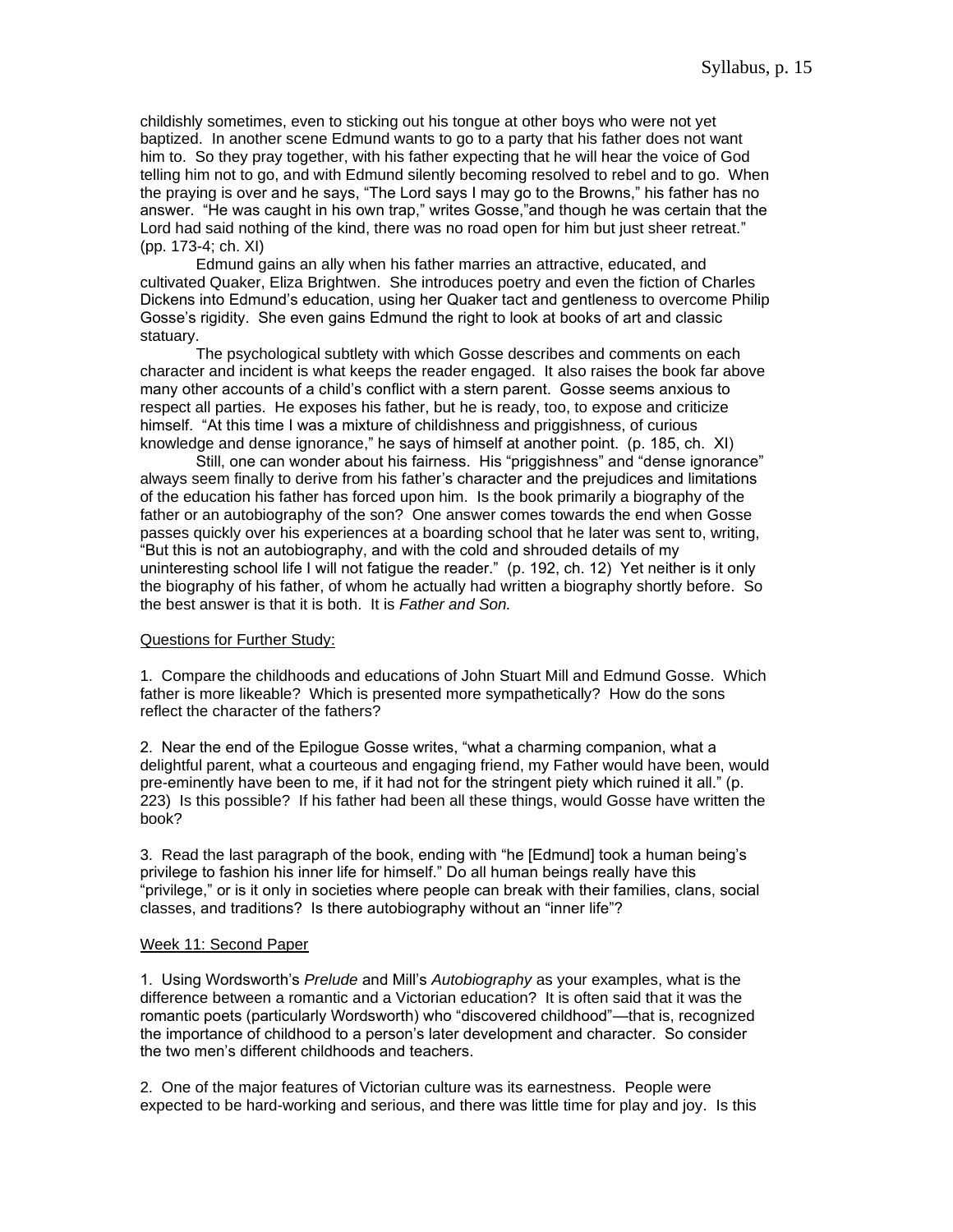what Newman, Mill, and Gosse have in common? If so, why was each man so earnest? What does their earnestness have to do with their all writing autobiographies?

3. Compare the meaning and importance of women in the lives and autobiographies of Mill and Gosse.

#### **Period V: Modern Period** (Woolf, Graves, and Orwell)

#### **Week 12: Virginia Woolf**

In 1940 Virginia Woolf remarked to her friend Ethel Smyth, "There has never been a woman's autobiography." The remark has puzzled and provoked many readers, since in the simplest sense it is historically wrong but also because it is strictly true of Woolf herself. She never wrote an autobiography. And yet she was often very close to it, in her novels, her approximately 4,000 letters (six volumes of them published in 1975-80), and her powerful personal essays. Moreover, her father was Leslie Stephen, author of biographies of major English authors and editor of twenty-six volumes of the highly respected *Dictionary of National Biography*. Life-writing was keenly interesting to her, as was all writing and women's writing in particular.

All this comes together in her brilliant personal essay, *A Room of One's Own*, which is based upon two lectures Woolf gave at Newnham and Girton colleges in Cambridge University in October, 1928. She had been asked, she says, "to speak about women and fiction"), and the title comes from her basic argument that "a woman must have money and a room of her own if she is to write fiction." (Ch. 1) So in the six chapters she expands on these two needs: the humiliations women have been subjected to historically, partially as a result of lacking them; how women have been portrayed in literature by men; how women have written about themselves; and how women can now use the greater opportunities they have today.

The first chapter focuses on women's lack of access to money, when their property, if any, was managed by their husbands, who therefore used it mainly for themselves and their sons. Universities such as Cambridge and Oxford, which she lumps together as "Oxbridge," were endowed with rivers of gold and silver and were only for sons. Without directly mentioning her own family, she could be referring to how her brothers were sent to fine schools and colleges, while she and her sisters were not. Her father thought education was for men. In one heart-breaking incident she tells of how she wished to see Milton's manuscript of "Lycidas" in an "Oxbridge" library, but could not. Women could enter only with men.

In the second chapter she, as a representative woman, goes to the British Museum in London and looks up subjects like "Women and Poverty," only to find a long list of subtopics leading to books written by men. For an explanation, she turns to men's anger at women and the men's egos. The paradox, developed in chapter three, is that for centuries male writers, from dramatists like Sophocles, Shakespeare and Racine, to great novelists like Tolstoy have nevertheless created very great female characters. But what women characters might women have created if they had ever had the opportunity? What, she asks, would Shakespeare's sister have written?

Chapter four is more like a critical essay on the great women writers of the past and surveys of women writers today. But the critical comments are still very personal because of the profoundly immediate importance of these writers to Woolf. In chapter five she opens saying that women's writing has become much more various, on archaeology, aesthetics, travel and diplomacy, and is becoming more artful and subtle. "The impulse towards autobiography may be spent," she writes, thus admitting the opposite of her remark in 1940, but also implying that autobiography as such is primitive and artless. So she metaphorically pulls a new novel off the shelf, "*Life's Adventure*," by a "Mary Carmichael" to see how it advances the cause. (There was indeed a Marie Carmichael Stopes (1880-1958), an advocate of birth control, who published a novel called *Love's*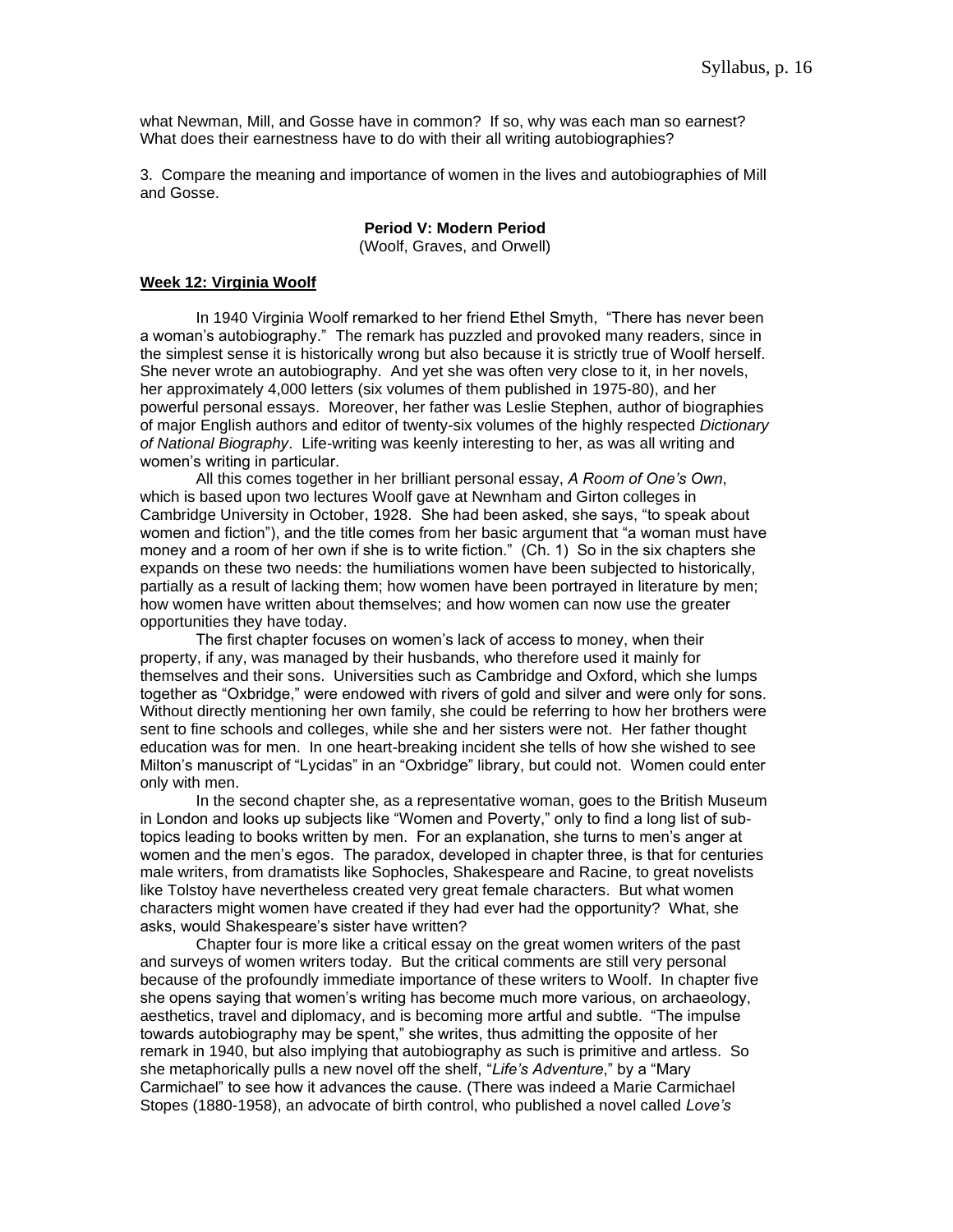*Creation* in 1928, using only her first and middle names.) In it Woolf finds (or imagines) the sentence "Chloe liked Olivia," which leads her to the heretofore forbidden, but to Woolf very immediate, topic of lesbianism. "Sometimes women do like women," she says frankly and rather disingenuously, going on to argue that women should now write about this and other once suppressed topics.

In these ways Woolf clearly writes about herself and intimate, important issues in her life without writing long, full-size autobiography. At other times, she is also more outspoken than in the quasi-invention of "*Life's Adventure.*" At the end she returns to her basic argument that to write a woman needs money (500 Pounds a year, which she says she has been willed by an aunt, as the minimum) and a room of her own. She then quotes from the famous anthologist Arthur Quiller Couch, editor of *The Oxford Book of English Verse*, writing that most of the great English poets of the Nineteenth Century had had enough money to go to universities and obtain the leisure to write. For this Woolf has sometimes been attacked as an elitist. Alice Waters, for instance, has pointed out that Harriet Jacobs ("Linda Brent"), author of *Incidents in the Life of a Slave Girl*, had no such middleclass security and privacy. But Quiller Couch acknowledged a few exceptions to his generalization, e.g. John Keats, and so implicitly does Woolf. Woolf was writing an artful personal essay, about the primary conditions of her own life, and for women essentially like herself. Simultaneously, she was arguing for all women's rights and their equality with men – economic, political, and literary.

#### Questions for Further Study:

1. Quentin Bell says in *Virginia Woolf: A Biography* that "in *A Room of One's Own* one hears Virginia speaking," that in it "she gets very close to her conversational style…the conversational voice is there." Select several passages that seem to you to illustrate this and explain why you think so.

2. In the beginning of Chapter 6 Woolf muses that on an ordinary day in London, "Nobody cared a straw" for "the development by the average woman of a prose style completely expressive of her mind," and that she didn't blame them. But she herself obviously does care. Why is this so important?

3. Woolf and her husband Leonard were the founders of the Hogarth Press, which they ran out of their own house and which published books by themselves and many of their very talented friends. It took a lot of work and distracted them from many other projects. But she once wrote in her diary, after turning down a book she did not think was very good, that she could write a better book on the same subject herself, "off my own bat, for the Press if I wish!" "Yes," she concluded, "I'm the only woman in England free to write what I like." How does *A Room…* possibly fulfill that freedom?

# **Week 13: Robert Graves**

World War I (or The Great War, as it was first called) not only brought new freedom and opportunity for British women, as Virginia Woolf wrote, it was a watershed event for the whole country, and Robert Graves' *Goodbye to All That* is the literary testimonial that shows why. His gruesome descriptions of the trenches, poison gas, military arrogance and bungling, atrocities, and occasional heroism and sacrifice, preceded by his critical descriptions of Charterhouse, his boarding school, and upperclass snobbery, gave English readers a new image of the war and the moral failures of the dominant Edwardian culture. It has been called one of the 100 most important non-fiction books of the Twentieth Century.

But it is also unusual for many more reasons. Graves's mother was German, and his memories of his five summers with her relatives in Bavaria are sensuous and colorful. His German ancestry did not make him sympathetic to the German enemy, but it did make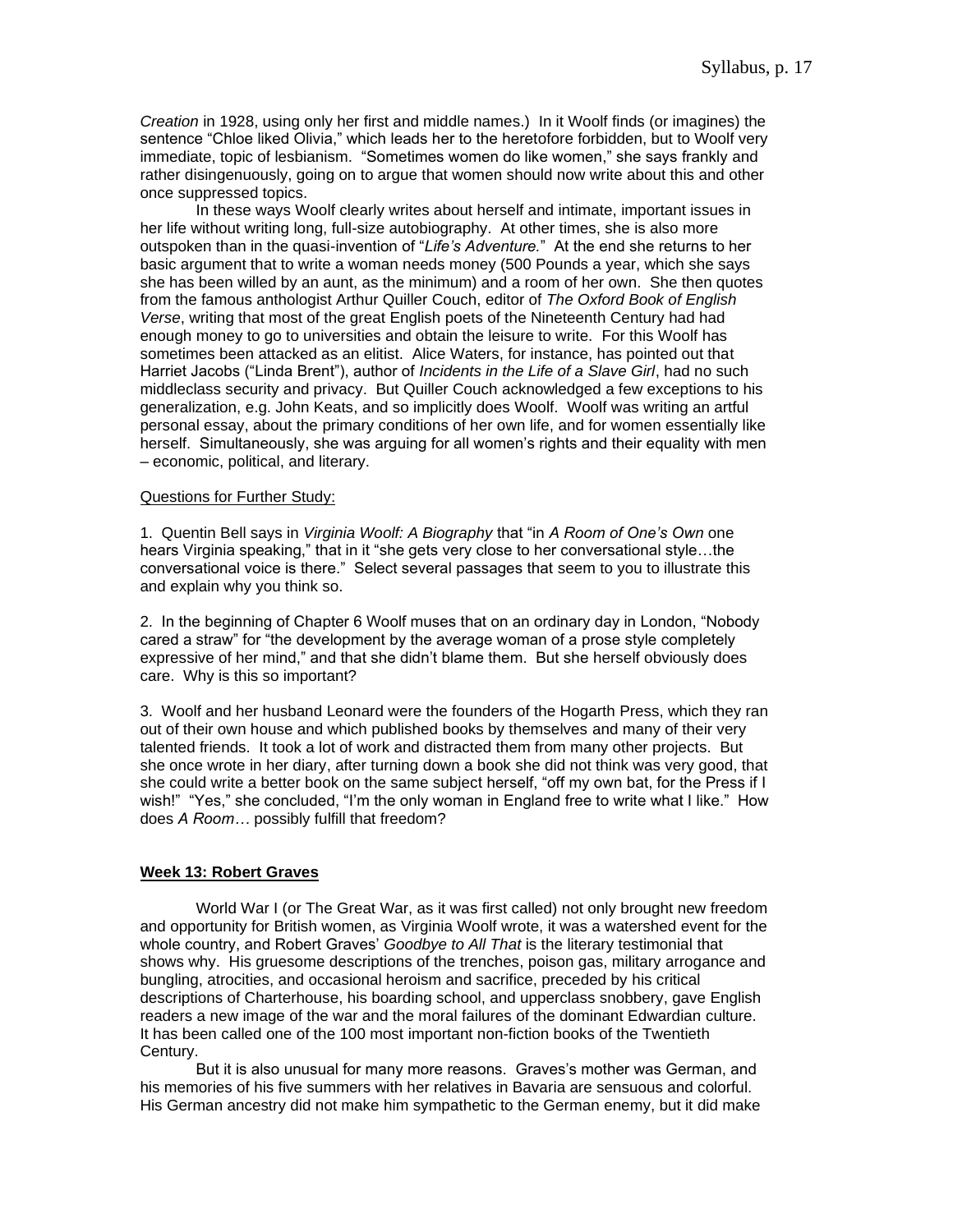him sometimes an outsider at Charterhouse School, and make some people suspicious of his loyalty. He was also an outsider because of his interest in poetry and literature and because he did not play football or rugby, the most popular sports. Instead, he became a skilled boxer. But a source of relief from school was mountain climbing in Wales, with his teacher George Mallory, who later died climbing Mt. Everest. (By Graves' time mountaineering had become more of a dangerous and challenging upperclass sport than the spiritual experience it was for Wordsworth.)

His love of Wales and the Welsh continued with his volunteering in the summer of 1914 for the Royal Welch Fusiliers, and he became very proud of the regiment's traditions (expressed even in the distinctive spelling of the name). But how ironic it was, he notes at the end of chapter eleven, that the men knew more about regimental history "then they did about the fighting on the other fronts or the official causes of the war." (p. 89) They were therefore unprepared for the horrors of the front. The heart of the book is Graves' stories of battles, deaths, suicides, desertion, pettiness, lying, shooting of prisoners, and wounds, ending with Graves' own last wound in 1917, when a piece of shrapnel penetrated his lung. He was hospitalized in England, and in January, 1918, he was married to Nancy Nicholson, the daughter of a painter.

He did not go back to the war. But he remained haunted by it. On Armistice night in 1918 he did not join the hysterical celebrations but went "walking alone along the dyke above the marshes of Rhuddlan (an ancient battlefield, the Flodden of Wales) cursing and sobbing and thinking of the dead." For years he could not use a telephone because of an electric shock he had had from a trench phone. The smell of flowers could bring back his fears of poison gas. He also had difficulties adjusting to postwar university life (difficulties that he shared with his new friend T.E. Lawrence and his fellow war poets Siegfried Sassoon and Wilfred Owen) and supporting his wife and family. When he gave a reading of his and their war poetry at a village church near Oxford, poems that were not about "the glorious dead" but "about men dying of gas-poisoning and about buttocks of corpses bulging from the mud," the villagers were "scandalized." (pp. 289-90)

His "war horror" continued all through the 1920s, though he tried to cure himself by studying psychology and in many kinds of writing. Finally, he and his wife were divorced, and he began an affair with the American poet Laura Riding. He also wrote a popular biography of T.E. Lawrence.

Readers should also know a little of the publishing history of *Goodbye to All That*. The first edition came out in 1929 and became an instant success. In April, 1929, Laura Riding had tried to commit suicide, and Graves wrote the book in only three months, hoping to earn enough money for them to move to Majorca, Spain, which they did. He then began a successful literary career, writing the historical novel *I, Claudius* (1934), *The White Goddess* (1948), and over a hundred other books. But having been written so hastily, *Goodbye to All That* had many inaccuracies which he tried to correct in a second edition published in 1957. That edition so softened his criticisms of the war and British society, however, that the book lost the qualities that had made the 1929 edition so powerful. Therefore his grandson, Richard Percival Graves published a third edition in 1995, using the 1929 text but with 56 pages of annotations that note its errors and many of the differences between it and the 1957 text. Reading all the annotations and the text at the same time is complicated and, for most people, not necessary. But reading some of them is instructive. It is rare for some one to write an autobiography when he is only age 34, as Graves was in 1929. It is also rare, but understandable, for some one to then "correct" it at age 62. But his grandson gives readers to opportunity to study the results.

#### Questions for Further Study:

1. Graves returned from World War I with what was then called "shell-shock." Veterans of World War II were said to suffer from "battle fatigue." Today the more scientific-sounding term is "post traumatic stress syndrome." The condition is not easy to diagnose precisely and treat. How would you describe Graves' condition?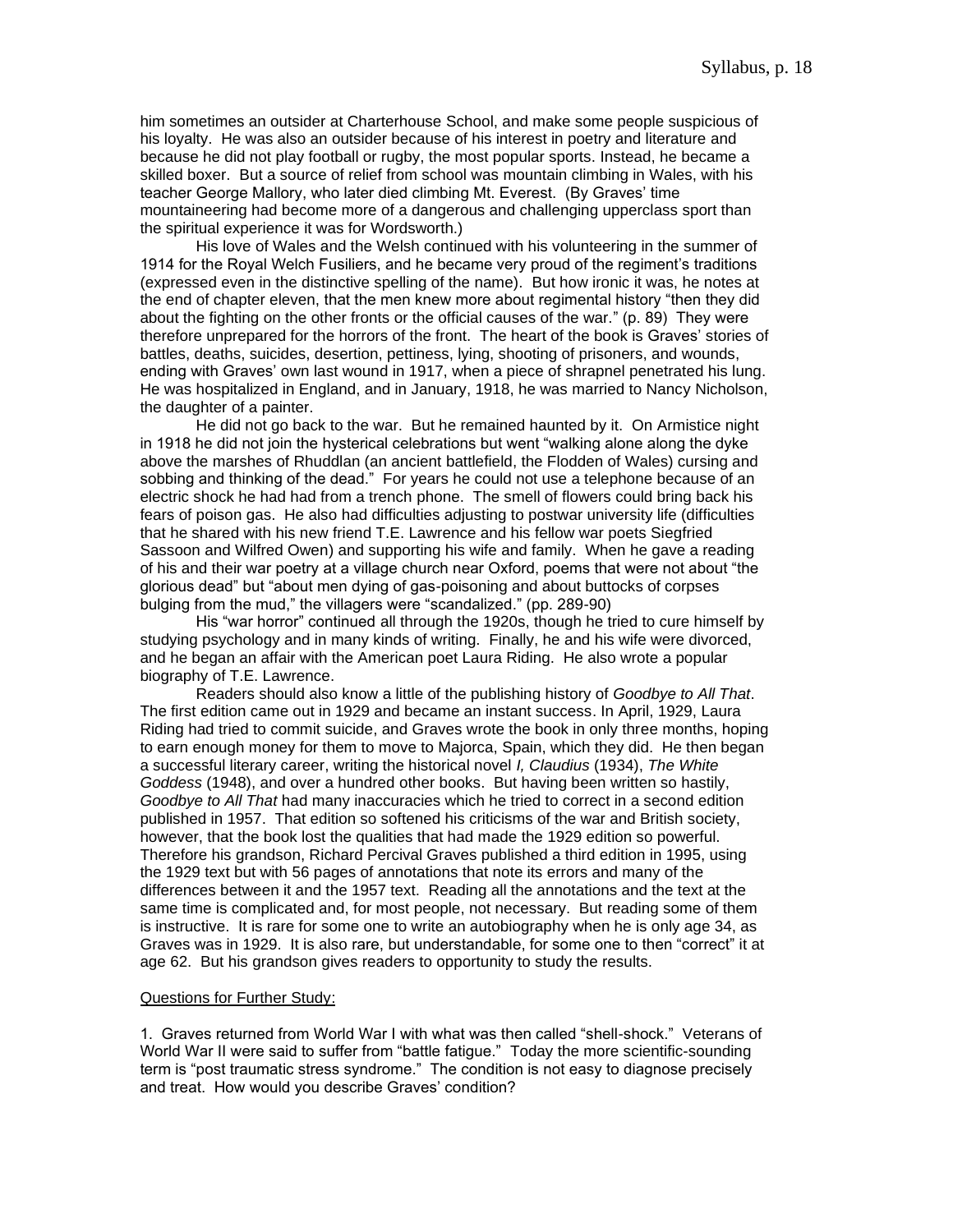2. On p. 172 (ch. 17), Graves says, "There was no patriotism in the trenches." Earlier, however, in chapter 11 and elsewhere, he describes soldiers' great pride in their regiments. What is the difference? How does Graves himself show his own regimental pride and scorn for patriotism?

3. Graves' portrait of Charterhouse school and his fellow students must have been especially shocking to his British readers in 1929 because it was so different from the images of British schools that they knew from books like *Tom Brown's School Days.* (Americans of the 1920s and '30s had blythely acquired comparable positive images from books like *Dink Stover at Yale.*) Contrast Graves' "school days" with what you know or can imagine are the opposite.

4. Despite Graves' rejection of schoolboy snobbery and upperclass elitism, he still has many upperclass traits and manners. What are they and how do you sense them in him?

# **Week 14: Vera Brittain**

Vera Brittain's *Testament of Youth* (1933) is a much longer autobiography than Robert Graves' *Goodbye to All That* but it too is dominated by the Great War. "When the Great War broke out," it begins, and the next two chapters, describing her sheltered life as the daughter of a prosperous paper manufacturer in Buxton, in England's midlands, are essentially just a preface to the long middle of the book which describes her wartime activity. She left Oxford, where she had started as a promising poet and student of literature, to become a nurse-assistant in the Voluntary Aid Detachment, or "V.A.D." She could not bear to be cloistered in St. Mary Hall, the University's small women's college, while her brother was training for the army and her boyfriend, Roland A. Leighton, was at the front. She served from the summer of 1915 in various military hospitals in London, Malta, and France, and finally in a civilian hospital back in London until the War's end. But meanwhile her boyfriend Roland, who had become her fiancé, was killed in France, and later her brother Edward, to whom she was devoted, was killed in Italy. These two devastating losses left her so broken and depressed that it was very difficult for her to go back to Oxford and start a post-war life.

In fact, the War changed her whole life. At Oxford she changed her subject from literature to history, hoping to understand the origins of the War. After Oxford she and her close feminist friend Winifred Holtby became aspiring journalists and novelists in London, but her keener interest was as a volunteer lecturer for the League of Nations Union. She also attended League conferences in Geneva. Still later, after *Testament* was published, she became a leading pacifist, though she did support World War II to the extent of leading food drives and serving as an air raid warden. But her dedication to pacifism was proven by the discovery in 1945 of her name on a German list of the 2,000 people the Germans would execute if they occupied England. She died in 1970. Her life, as represented in *Testament*  and her other volumes of autobiography, has since been made into a film and a Masterpiece Theater series.

What further distinguishes *Testament of Youth* is its immediacy and her passion for life. Although she presents herself as just a bright middleclass girl from the provinces who loves her family and sports (especially tennis), she clearly had an exceptional interest in preserving every possible record of her life, her times, and her friends. Most notably, she kept a diary. She also saved her friends' letters and sometimes copies of her own letters to them. Thus she can, and does, quote from all these at length, as well as from her and her friends' poetry. The result is a very long book, but such detailed documentation lets the reader know exactly what she said and felt. Brittain is not quite Tolstoian, but she wants to be.

Somewhat paradoxically, she is also sometimes shy. While frankly saying of her work nursing that she became quite unashamed of seeing and touching all parts of the naked male body, she never describes her intimacy with her fiancé Roland. Carefully chaperoned, as proper young girls and boys then were, they never even seem to kiss.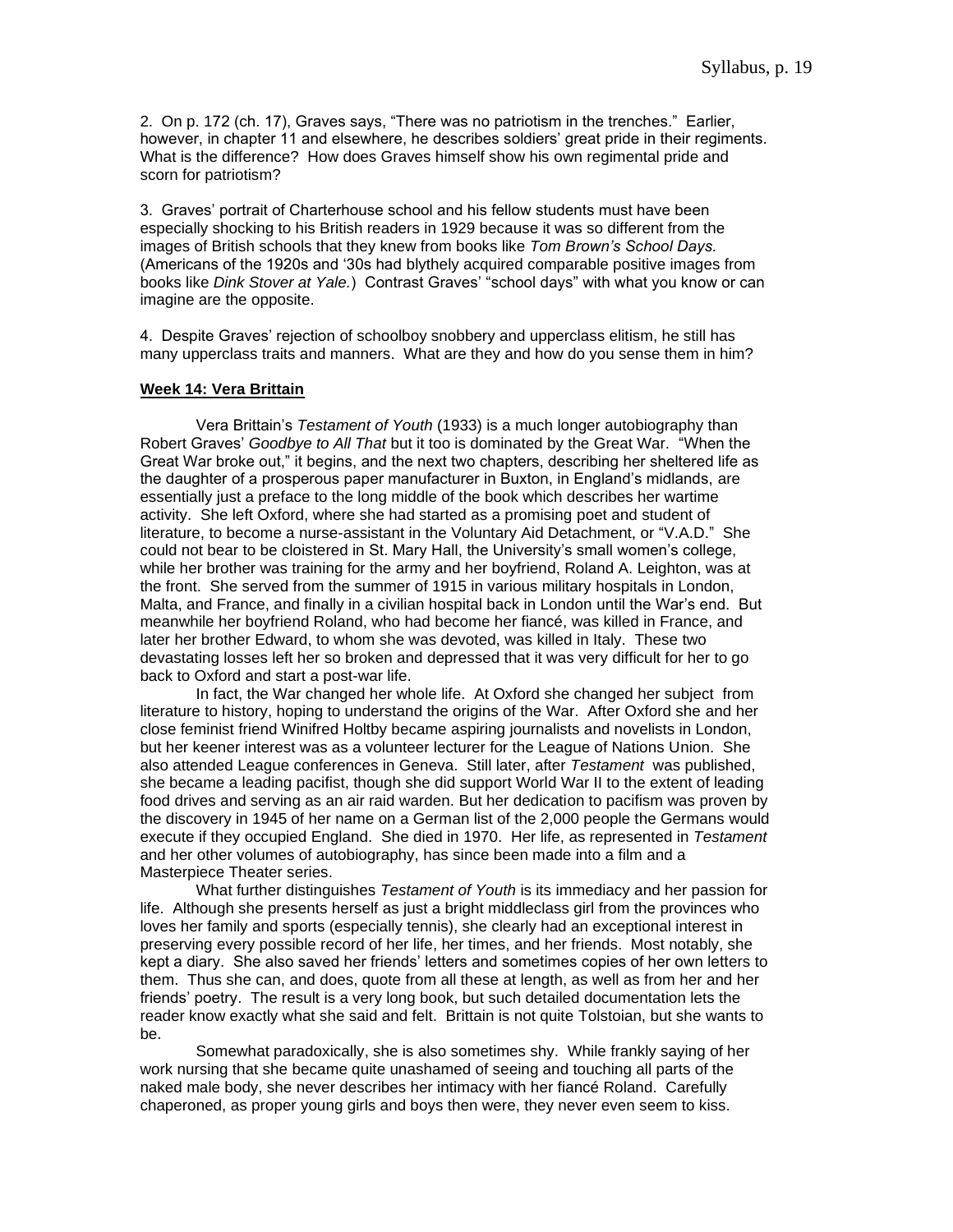Brittain's admirers have been still more curious to know of her relationship with Winifred Holtby. Were they lesbian lovers? During college they became very close, as two very talented older students who had little to do with either men or the younger women who had not served in the War. Afterwards, they lived together for long periods, until Holtby's death in 1935. The man Brittain did marry is coyly referred to only as "G." But he too was unusually talented. His name was George Catlin, and he was born in England, but moved to the United States after serving in the War and became a professor of Political Science at Cornell University. They were married in 1925 and had two children, but had a trans-Atlantic marriage. She did not like the isolation of Ithaca, New York, and so lived mostly in London, where Winifred helped raise the children. He divided his time between the United States, Canada, England, and extensive travels. He was reportedly very jealous of Vera's close relationship with Winifred.

#### Questions for Further Study:

1. Compare Brittain's and Graves' experiences in the War and after. Which is the more vivid writer? Who presents the more sympathetic picture of the problems they had readjusting to civilian life and at college?

2. Study the poems that Brittain quotes. Some are chapter epigraphs; many more are included in the text. Who are they by? How do they add to the autobiography?

3. What are the possible reasons for Brittain's not giving "G.'s" full name and background?

# **Week 15: George Orwell**

Although Orwell is best known for his political fable *Animal Farm* and his dystopian satire *1984*, his first books were autobiographical essays, journalism and fiction.

He was born Eric Blair, the son of an minor official in the Indian Civil Service, but after age four he was raised and educated in England. "George Orwell" was a pen name that he used on his first book, *Down and Out in London and Paris*. It was about his experiences as a dishwasher and in other menial jobs, and at the time it came out (1933) he had become a school teacher. It was followed by two novels and *The Road to Wigan Pier* (1937), his personal examination of working class living conditions in depression-era England. *Homage to Catalonia* (1938) is based on his experience fighting for the Republican side in the Spanish Civil War. He was there only from late December, 1936, until being shot in the neck in June, 1937, and returning to England, but *Homage* is one of the most vivid and realistic books on that war.

What makes it so good is Orwell's very direct and unpretentious account of his own experiences and feelings. He did not go to Spain as just a reporter, as a great many other writers from America, England, and the rest of Europe did. He went to fight. He became a private and then corporal in the P.O.U.M. (Workers Party of Marxist Unification), which was one of the left-wing factions supporting the Spanish Republic against the Fascists and Colonel Franco, who eventually became the winner and dictator. So, although he was a reporter and kept a diary, he wrote not only as an eye-witness but as a human participant, registering his own aches and pains and frustrations.

The language is simple and frank. "We were near the front line now, near enough to smell the characteristic smell of war—in my experience a smell of excrement and decaying food." (p.16) It is lucid. The first Fascists that he saw were far in the distance, "tiny as ants, dodging to and fro behind their parapet." And it is shockingly honest, as when eventually he shoots at one of the dot-like "ants." "The dot disappeared. I hoped it [the bullet] went near enough to make him jump. It was the first time in my life that I had fired a gun at a human being." (p. 21)

But he can also be very clear and impersonal in describing the many political factions which made up the rag-tag, badly armed and poorly organized Republican army. He must do this frequently, because they change and he moves among different units, but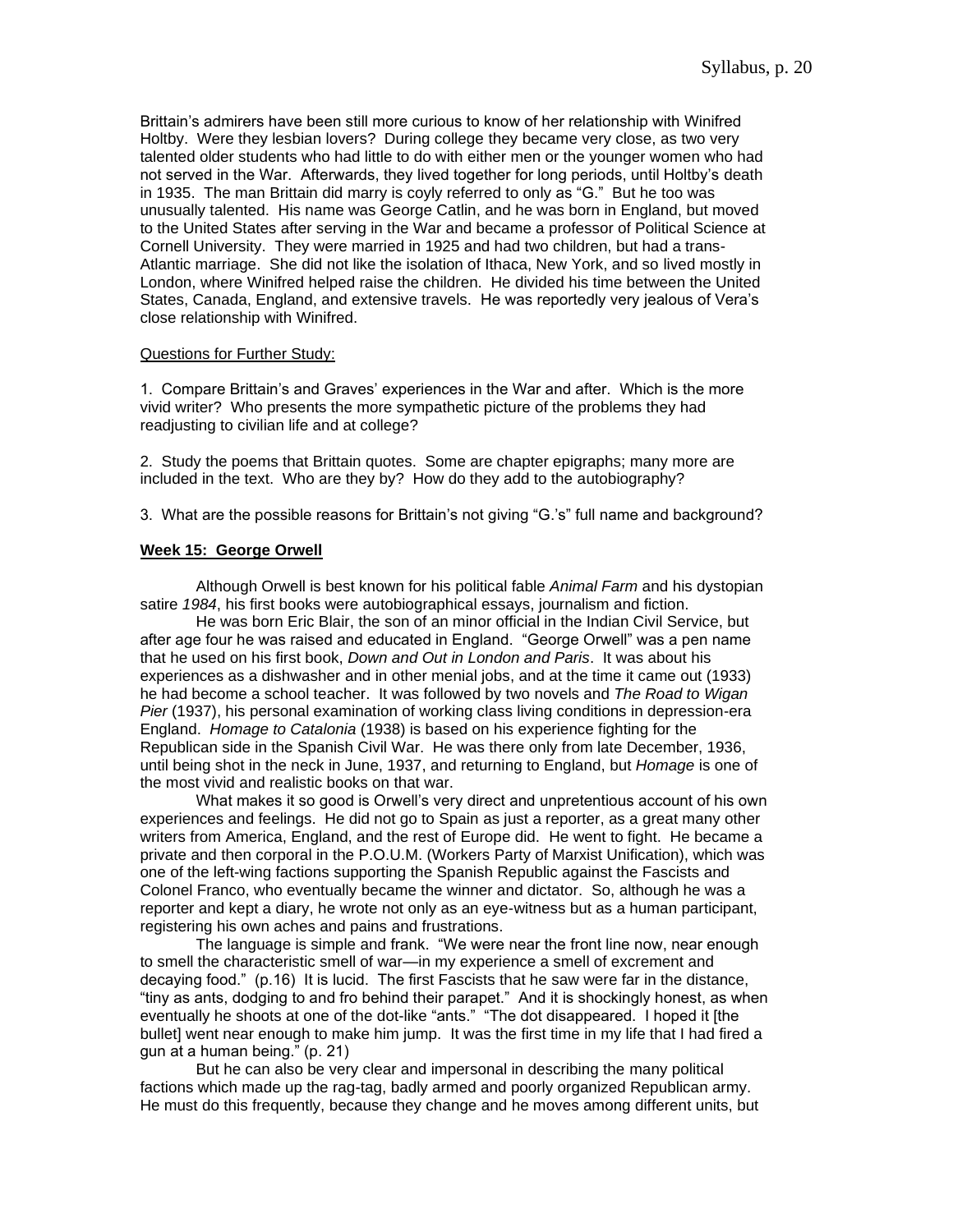an example is the long introduction to them in the beginning of Chapter V. After ten or eleven pages of it, however, the first person "I" returns, as in "I found myself in the middle of a political discussion that practically never ended." The readers can now understand- and sympathize. They have had enough too! But Orwell is still objective. He does not take sides—until, a couple of pages later, he comes out. "It is easy to see why, at this time, I preferred the Communist viewpoint to that of the P.O.U.M….What clinched everything was that the Communists—so it seemed to me—were getting on with the war while we and the Anarchists were standing still." Later yet, he really speaks his mind, in attacking the propagandists back in England. "The people who write that kind of stuff never fight;… It is the same in all wars; the soldiers do the fighting, the journalists do the shouting, and no true patriot ever gets near the front-line trench, except on the briefest of propaganda-tours." (p. 66)

Even so, simple and direct as this seems, one must also keep in mind that Orwell was a kind of propagandist himself. He had a political position—anti-Stalinist Communist in Spain but working-class Laborite or Social Democrat in England—that he wanted to persuade his readers to support too, and to realize that Fascism must be defeated in Spain or it will have to be fought everywhere. Thus the voice or persona that he repeatedly returns to is a friendly, familiar one that for many of his readers would have brought back memories of the Great War, as when he describes life in the trenches –

In trench warfare five things are important: firewood, food, tobacco, candles and the enemy. In winter…they are important in that order, with the enemy a bad last. Except at night, when a surprise-attack was always conceivable,… (p. 23)

Or when he quotes old army songs—

There are rats, rats, Rats as big as cats, In the quartermaster's store! (p. 78)

This author may not be "George Orwell" but the underlying Eric Blair. Or, conversely, it may be the most persuasive George Orwell, who liked his pseudonym for the very reason that it sounded really round and English.

In any case, we hear this voice again and again when he refers to English stereotypes of Spain and Spanish culture – trains that don't run on time and a people who can't be disciplined. And we hear it loud and clear in the final chapters of *Homage to Catalonia* when, weary and recovering from the bullet in his neck, he is returning to England and "the pigeons in Trafalgar Square, the red buses, the blue policemen—all sleeping the deep, deep sleep of England, from which I sometimes fear that we shall never wake till we are jerked out of it by the roar of bombs." (p. 232)

## Questions for Further Study:

1. Do you think Orwell had read *Goodbye to All That*? Why or why not? In what ways is his book like Graves'?

2. Virginia Woolf and George Orwell both wrote with definite rhetorical purposes: they wanted to persuade readers of a cause. How are their techniques both similar and radically different?